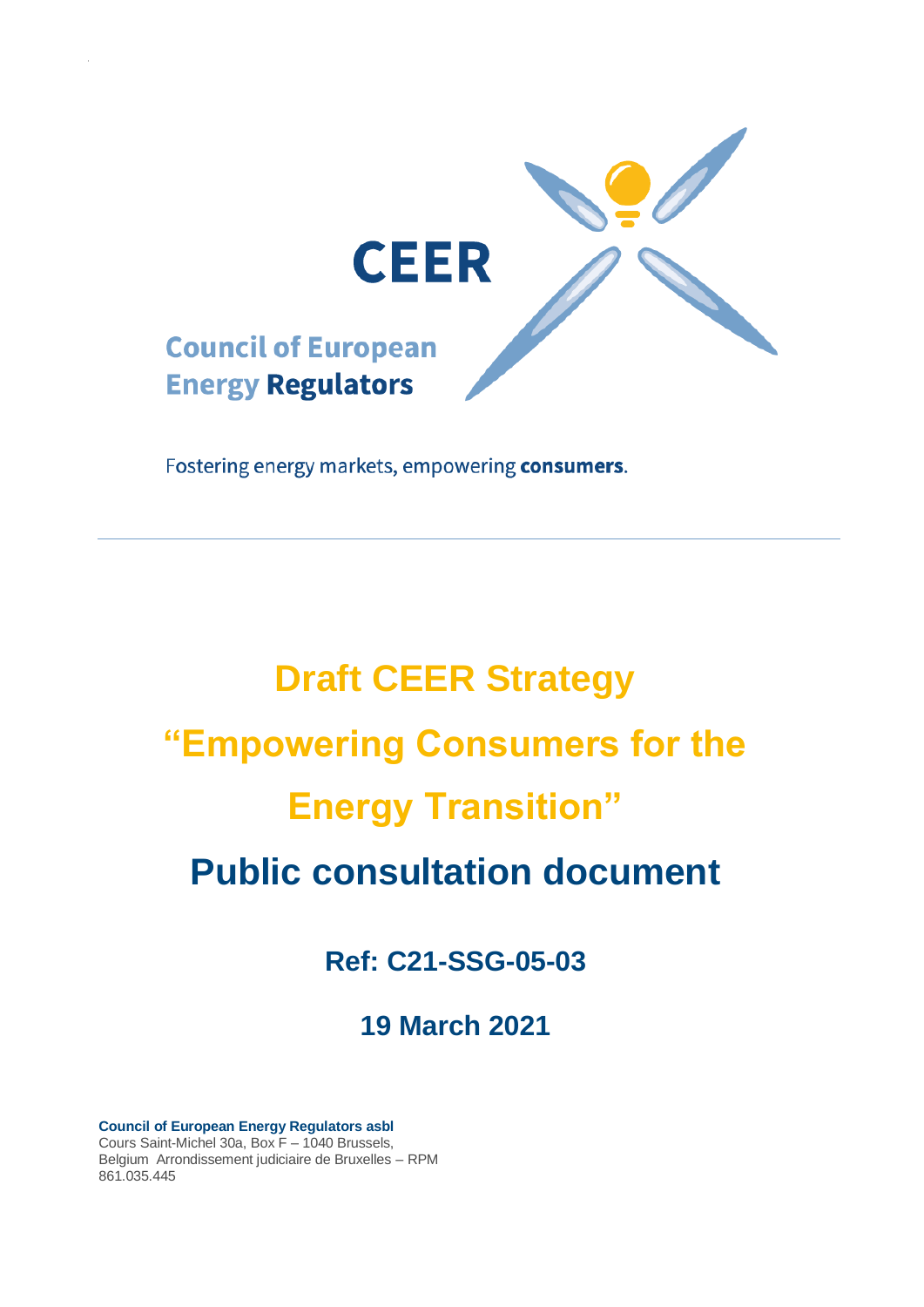

## **INFORMATION PAGE**

## **Abstract**

This document (C21-SSG-05-03) presents the Council of European Energy Regulator's (CEER) draft strategy "Empowering Consumers for the Energy Transition" for public consultation. The basis of the draft strategy is that European energy regulators**, with a view to promoting the energy transition and contributing to a carbon-neutral society and economy, are committed to "empowering consumers for the energy transition", by:**

- **Enabling energy system integration:** integrating renewables and incentivising innovation;
- *Placing consumers at the centre of energy markets with consumer-centric dynamic regulation,* empowering consumers to actively contribute to and benefit from a flexible energy system; and
- *Ensuring open, well-functioning and resilient markets nationally and in Europe:*  delivering flexibility and new business models.

Views of stakeholders are welcome via a simple online questionnaire.

## **Target audience**

Energy suppliers, traders, electricity and gas customers, industry, consumer representative groups, network operators, Member States, academics and all other interested parties.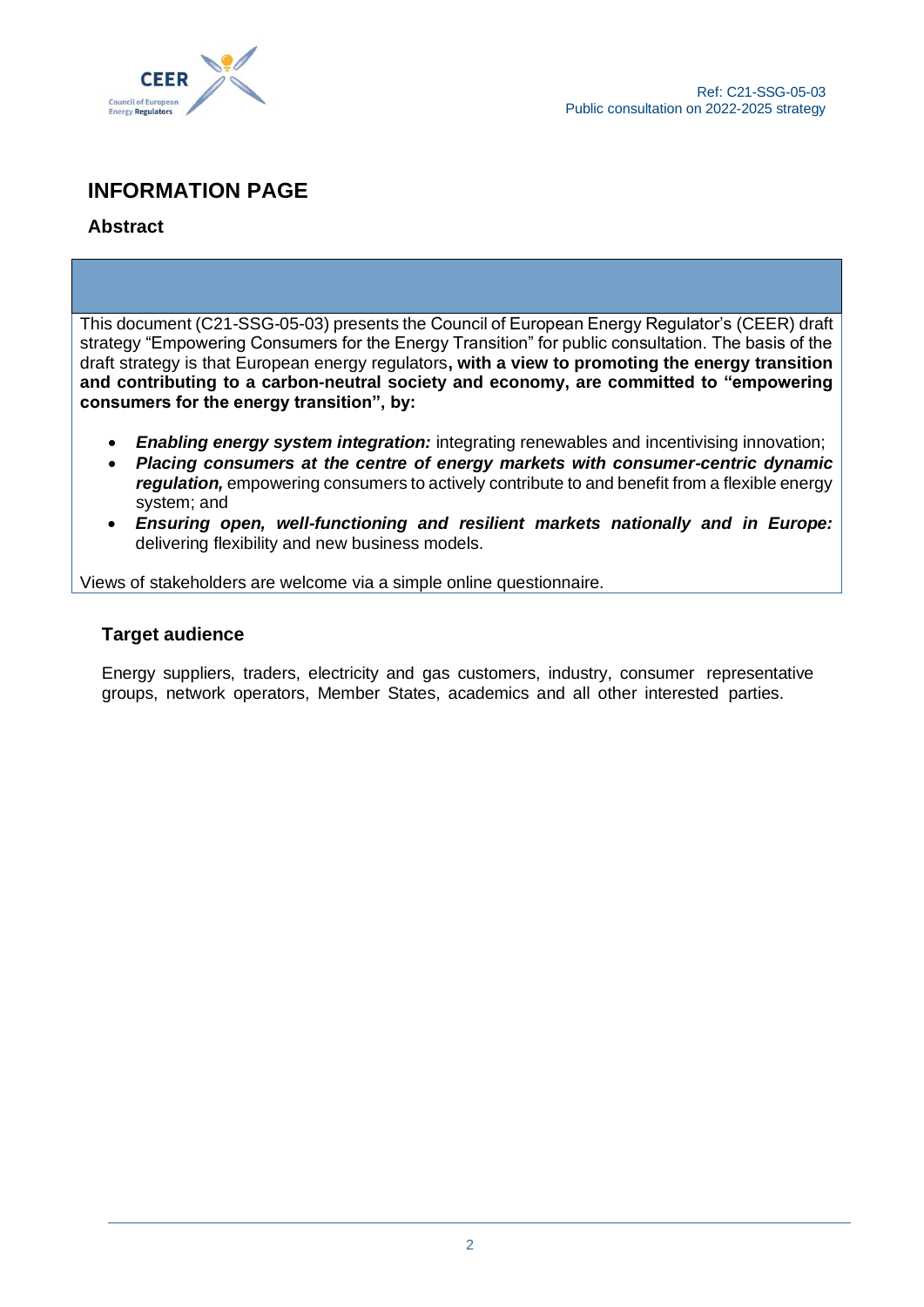

## **How to respond to this consultation**

#### Deadline: **30 April 2021**

This public consultation is carried out through a dedicated online [questionnaire](https://www.ceer.eu/public-consultation-on-new-strategy) on the website of the Council of European Energy Regulators (CEER). No login is required.

- A) To establish an effective consultation process, CEER collects and uses the personal data (name and email address) of individuals and stakeholders who have an interest in or are affected by the proposals and reports developed by CEER.
- B) Personal data is used for the purposes of sharing with you, documents and reports, so that we can invite your feedback.

If you have any queries relating to this consultation process, please contact the CEER Secretariat: Tel. +32 (0) 2 788 73 30, Email: [brussels@ceer.eu](mailto:brussels@ceer.eu)

## **Treatment of confidential responses**

In the interest of transparency and in accordance with the General data Protection Regulation (GDPR):

- i. will list the names of the organisations that have responded but anonymise the personal data of any individual (such as members of the public) that has contributed.
- ii. requests that any respondent who does not wish their contribution to be published, to indicate this preference when submitting their response via the online questionnaire. CEER will publish all responses that are not marked confidential on the website: [www.ceer.eu](http://www.ceer.eu/)

This CEER public consultation is carried out in line with the Guidelines on CEER's Public [Consultation Practices.](https://www.ceer.eu/documents/104400/3743733/C07-EP-16-03_PC-Guidelines_Rev_May2018/98d2da67-768c-ab01-1033-85fe47c173e2)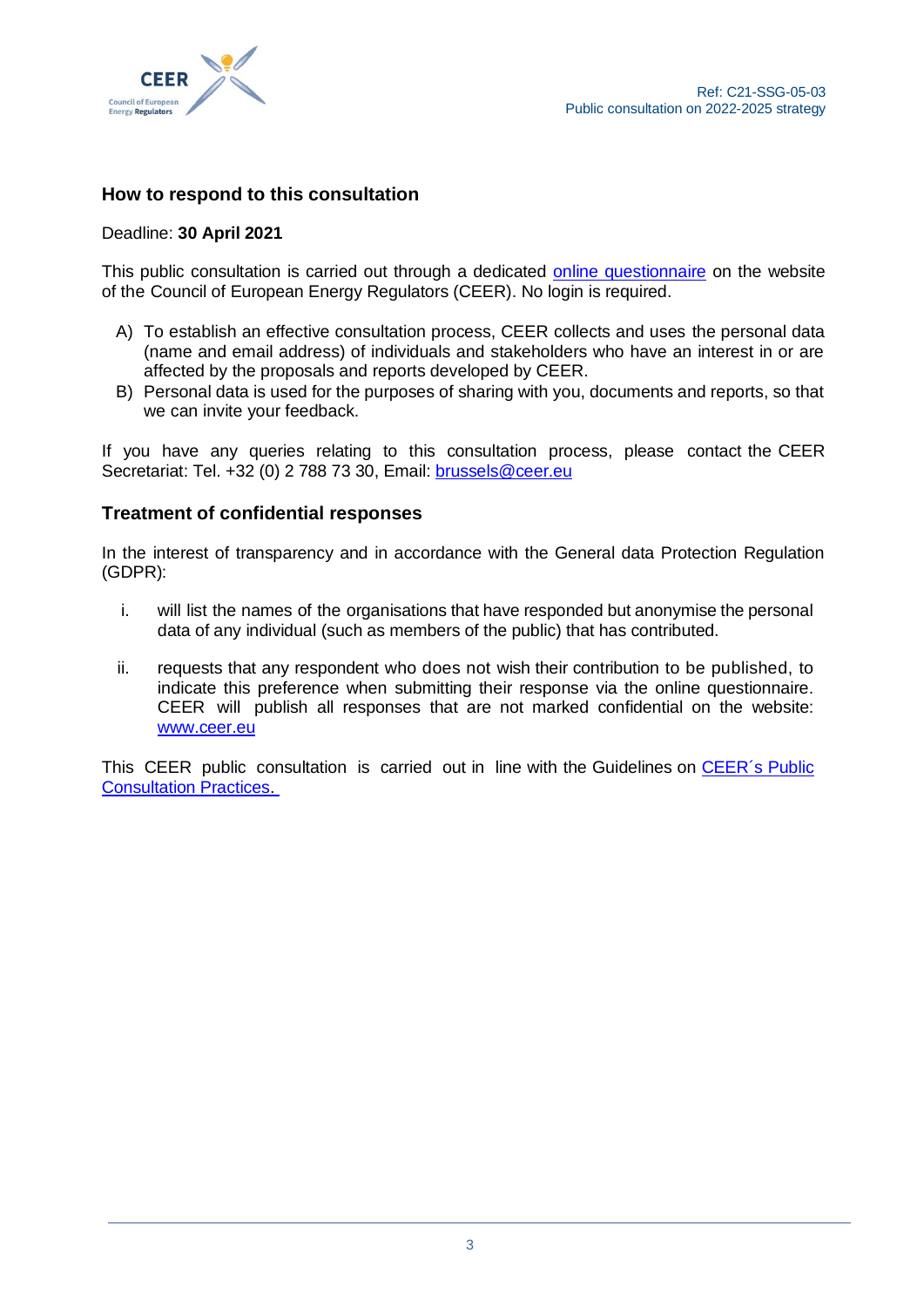

# **Table of Contents**

| 1              |                                                                                                                                                                  |  |  |
|----------------|------------------------------------------------------------------------------------------------------------------------------------------------------------------|--|--|
| $\mathbf{2}$   |                                                                                                                                                                  |  |  |
| 3              |                                                                                                                                                                  |  |  |
| 4              |                                                                                                                                                                  |  |  |
|                |                                                                                                                                                                  |  |  |
|                |                                                                                                                                                                  |  |  |
| 5              | Placing consumers at the centre of energy markets with consumer-centric dynamic<br>regulation, empowering consumers to actively contribute to and benefit from a |  |  |
|                |                                                                                                                                                                  |  |  |
|                |                                                                                                                                                                  |  |  |
|                |                                                                                                                                                                  |  |  |
| 6              |                                                                                                                                                                  |  |  |
|                |                                                                                                                                                                  |  |  |
|                |                                                                                                                                                                  |  |  |
| $\overline{7}$ |                                                                                                                                                                  |  |  |
| 8              |                                                                                                                                                                  |  |  |
| 9              |                                                                                                                                                                  |  |  |
|                |                                                                                                                                                                  |  |  |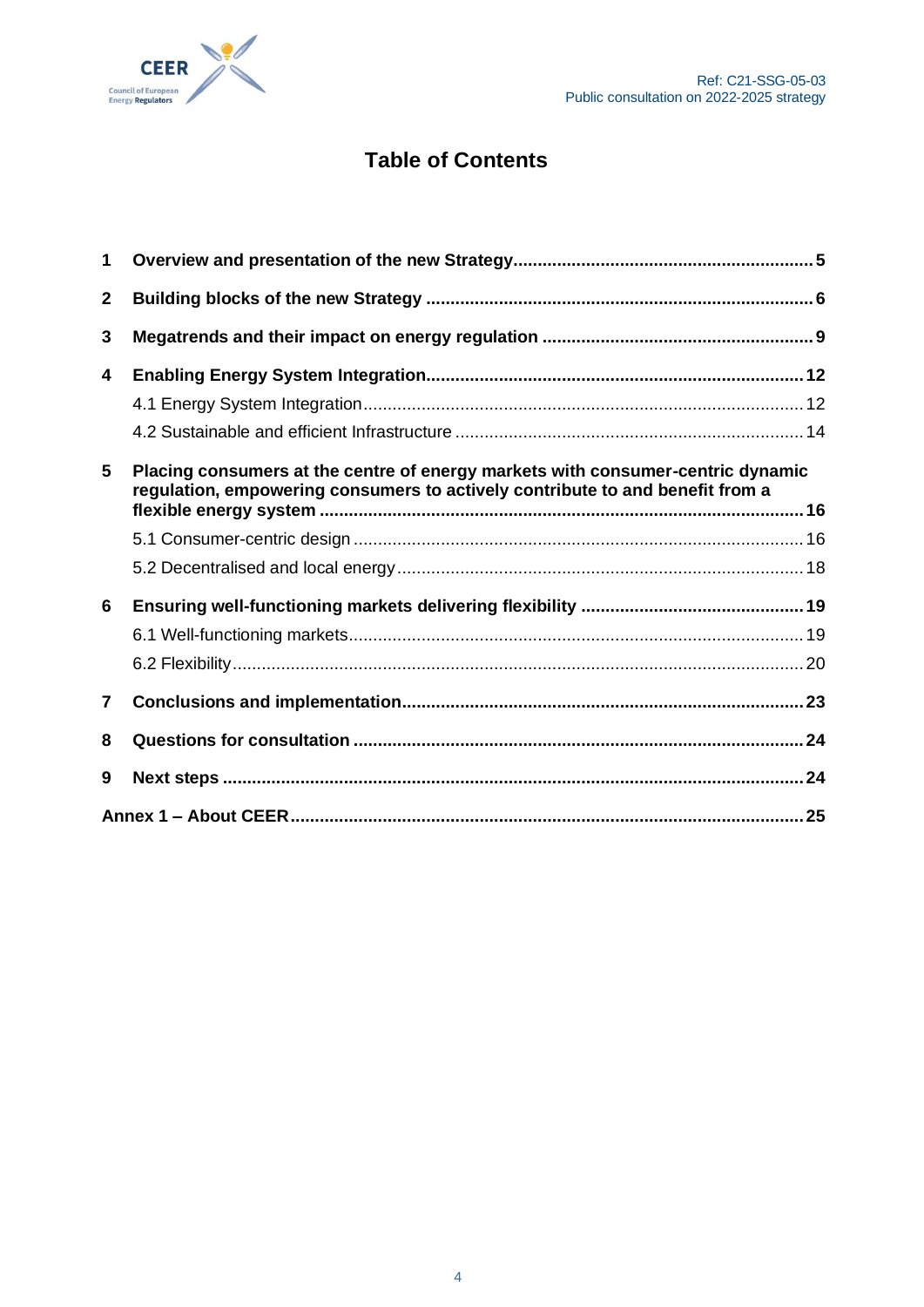

## <span id="page-4-0"></span>**1 Overview and presentation of the new Strategy**

This document outlines where we are in terms of the current strategy and planning for the next one.

[CEER's current 3D Strategy](https://www.ceer.eu/1740) focuses on 3 pillars:

- **D**igitalisation in the consumer interest
- **D**ecarbonisation at least cost
- **D**ynamic Regulation.

CEER's 3D Strategy has a 3-year timeline (2019-2021) for implementation through the annual work programme. As part of the process, CEER also developed a set of values that guide our working culture: **C**ooperation, **E**vidence, **E**xpertise and **R**espect. For the 2021 work programme, the new "outcomes-based" approach has been adopted whereby Working Groups (WGs) are starting to clearly document (publicly) how their work items contribute to delivering on the 3D Strategy and CEER's success, and the Board/GA are playing a deeper role in prioritisation and resource allocation (including taking stock of progress and re-allocating resources before the completion stage).

Thus, CEER is designing its new strategy in critical times reflecting the experience of the recent pandemic with its massive changes in all areas of life. It also recognises the ongoing developments fundamentally impacting the energy system, namely climate change and its repercussions. European Energy Regulators realise the resulting challenges for regulation and want to be part of the solution.

**Therefore, with a view to promoting the energy transition and contributing to a carbonneutral society and economy, energy regulators are committed to "empowering consumers for the energy transition", by:**

- *Enabling energy system integration:* integrating renewables and incentivising innovation;
- *Placing consumers at the centre of energy markets with consumer-centric dynamic requlation*, empowering consumers to actively contribute to and benefit from a flexible energy system; and
- *Ensuring open, well-functioning and resilient markets nationally and in Europe:*  delivering flexibility and new business models.

The three listed bullet points are the three **regulatory dimensions** (see further below).

It is proposed that the **Energy Transition Strategy** runs over a period of four years from **2022 to 2025**. The year 2025 is justified for three reasons:

- By 2025 the implementation of the legal acts currently under review should be finalised (TEN-E, Gas decarbonisation, RES and EED);
- By 31 December 2025, the Commission shall review the implementation of the Electricity Directive and Regulation, so that regulators should until then contribute to the implementation of the Clean Energy Package (CEP) as much as possible; and
- the [ACER/CEER Gas Bridge Conclusions Paper](https://www.ceer.eu/1767) also runs until to 2025.

CEER's work programme items for the period 2022-2025 will prioritise activities that contribute to implementing six core areas (below) derived from the strategic statement and to achieving our strategic aims more generally. That is to say, CEER deliverables and activities should contribute, directly or indirectly, to outcomes that further these goals. In the following chapters the elements of the new Strategy are described in more detail and the logic of the Strategy is highlighted in a twopart diagram. Part 1 of the diagram shows the overarching theme/targets and the building blocks as stated above. Part 2 shows the core areas of the different building blocks as well as their linkages.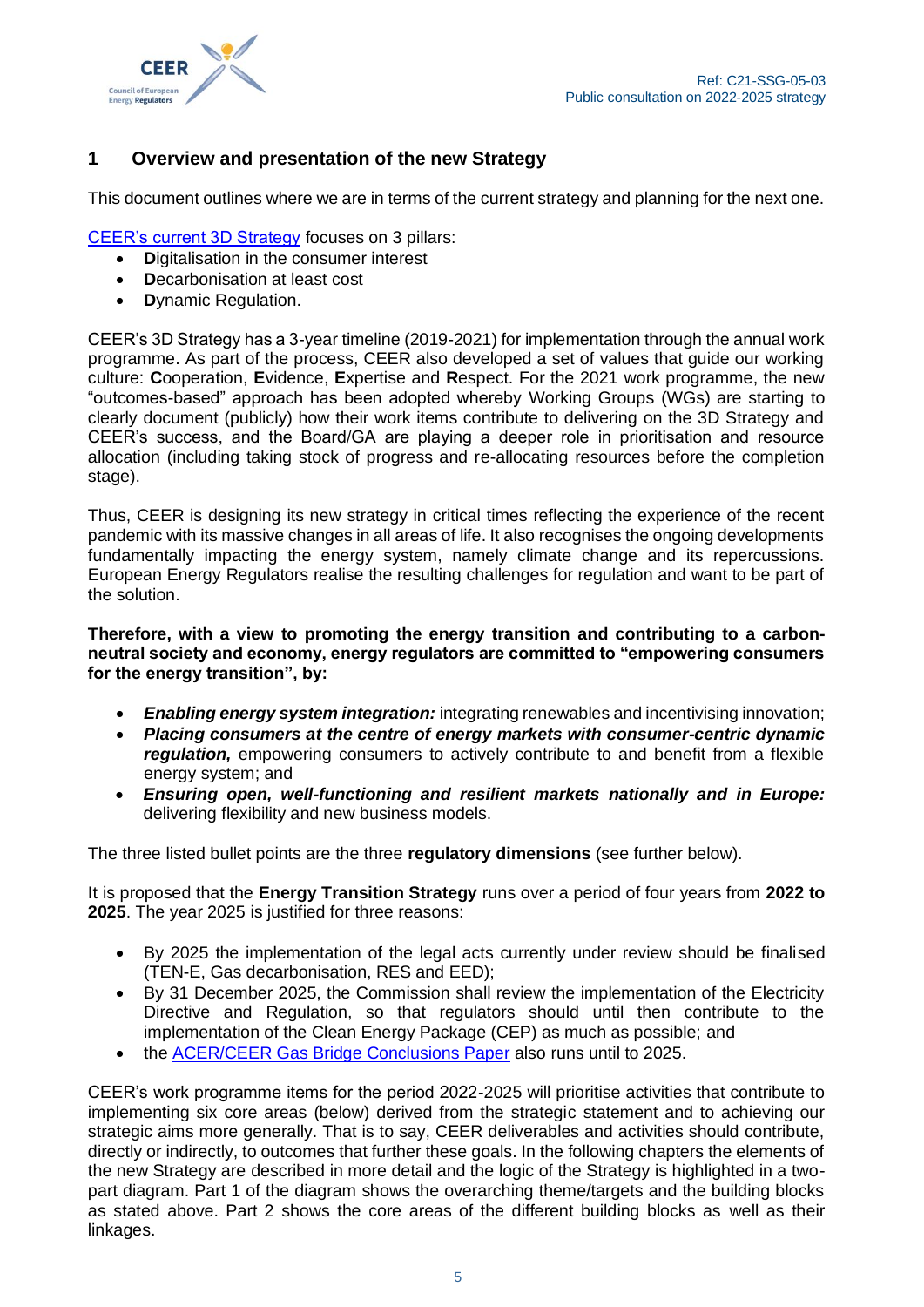

## <span id="page-5-0"></span>**2 Building blocks of the new Strategy**

As can be seen from the diagram below the starting point of the new strategy are the **megatrends** which are translated into targets by "EU policy lines" from which certain targets follow naturally. Chapter 3 provides our analysis of which megatrends have the greatest impact on the development of the energy sector. The EU policy lines are filled with the various initiatives/strategies and EU legislative proposals from the European Commission.

All targets might be summarised in one overarching theme: the **Energy Transition** and CEER's/NRAs' role is to best support achieving this theme, which can be broken down further into the targets of Decarbonisation, Climate Neutrality, Sustainability, Efficiency.

To achieve the Energy Transition and these targets it is of key importance to enable **energy system integration** as further explained in Chapter 4.

Moreover, the CEER Strategy puts forward a **consumer-centric smart regulatory model** placing the consumer at the centre of the strategy. This is done by incorporating the [CEER-BEUC 2030](https://www.ceer.eu/1932)  [Vision for Energy Consumers](https://www.ceer.eu/1932) into the new CEER Strategy as presented in Chapter 5. This chapter looks at decentralised and local energy from a consumer angle noting the close links with the market-based approach of flexibility at the distribution level.

Indeed, the regulatory model rests on **well-functioning markets** (including the Internal Energy Market) delivering secure energy supply and the necessary level of **flexibility** – in relation to volatile renewables as the basis. Both – regulation and markets – go hand in hand and the relationship may evolve further to cope with as well as steer an evolving flexible energy system as described in Chapter 6.

While the global trends set the scene, **regulators** acting within the European framework have to implement concrete regulatory solutions nationally, taking into account the local market situations through the flexibility to be introduced at the distribution level. The **CEER Strategy** ensures that by following proven regulatory principles regulators adapt and apply best regulatory practices **consistently** across Europe contributing to more integrated markets for the benefit of all European citizens.

Finally, Chapter 7 sets out the conclusions and the implementation of the CEER Strategy.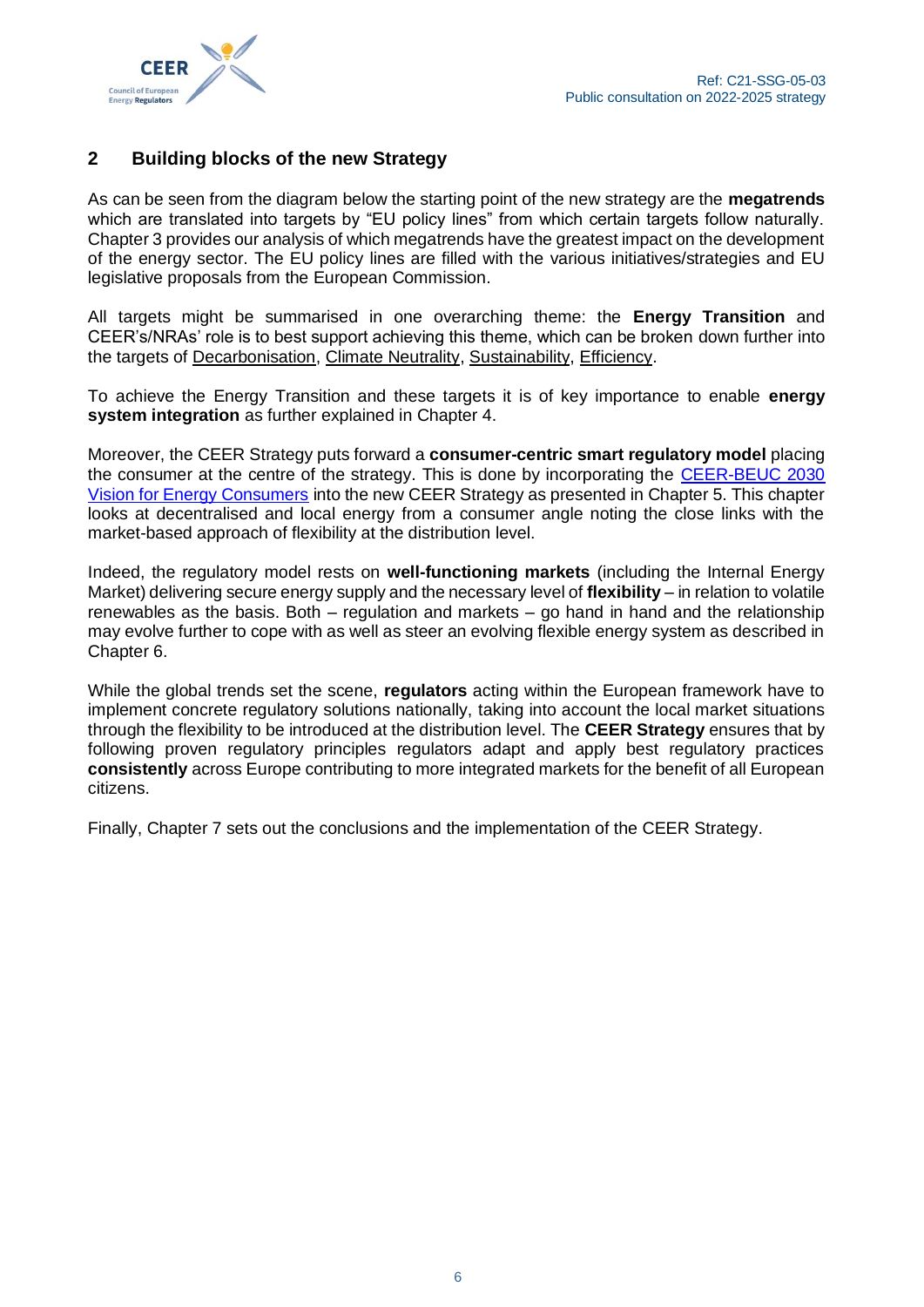

## **Overarching trends and targets underpinning the CEER 2022-2025 Strategy**



**To achieve the above-mentioned targets, the CEER Strategy builds on the following three regulatory dimensions for the Energy Transition towards a carbon-neutral society and economy:** 



Drawing on these three regulatory dimensions, CEER presents its multi-dimensional **Energy Transition Strategy,** consisting of two core areas for each of the dimensions, for a total of six core areas, as presented in the figure below. The color-coded hexagons illustrate the three interrelated dimensions, each split into two aspects, and represent regulators' ambition to work using a holistic view. Below the hexagons the six boxes contain a more or less complete list of topics to be worked on by CEER.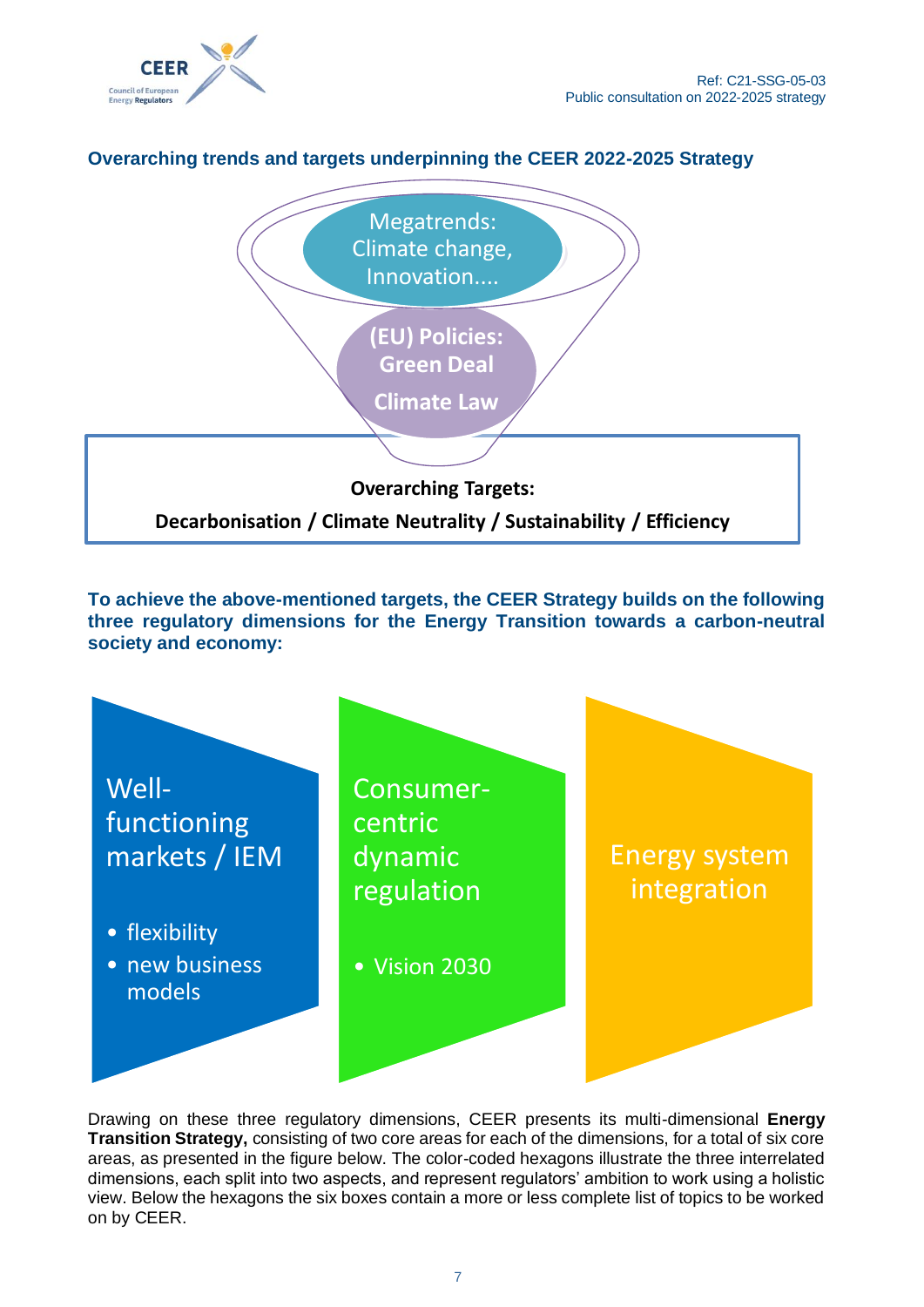



## **CEER 2022-2025 Strategy: "Empowering consumers for the energy transition"**

## **The 6 core areas of CEER's Empowerment Strategy:**

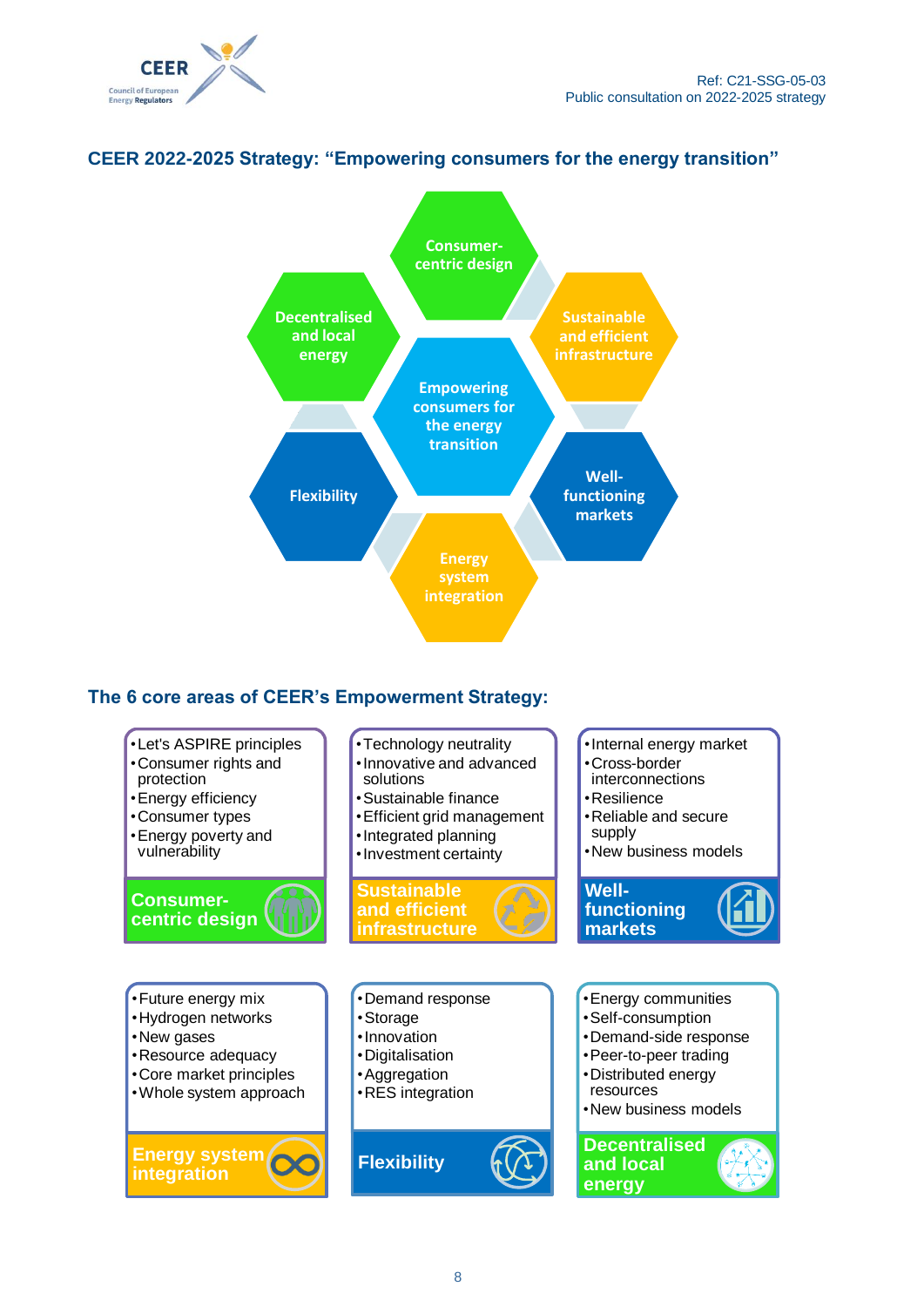

## <span id="page-8-0"></span>**3 Megatrends and their impact on energy regulation**

Megatrends have been identified by numerous consulting companies, research institutes, and think tanks to describe the long-term zeitgeist. In this analysis, we use a list of 16 trends. They have been analysed in terms of three aspects: (a) their proximity to and (b) their disruptive force in the energy sector as well as (c) the question of how the trends with a high impact on the energy sector can be positively influenced by regulation.



#### **Aggravation of the energy and resource situation (trend 3)**

Demand for food, land, minerals, energy, and other resources is rising, making them increasingly scarce. Therefore, an exchange with less scare or, ideally, renewable resources should become a top priority in all the relevant sectors.

#### **Impact on regulation**

Integration of renewable sources in the energy system has to be tackled by means of regulation and thus with the support of energy regulators. The full chain of flexibility in the generation, use and storage of energy should be taken into account. Opportunities arising from a better use of data should be harnessed. Equally, energy efficiency measures must be implemented to save resources and energy. Sustainability initiatives such the circular economy should be encouraged by engaging with the Commission and national governments.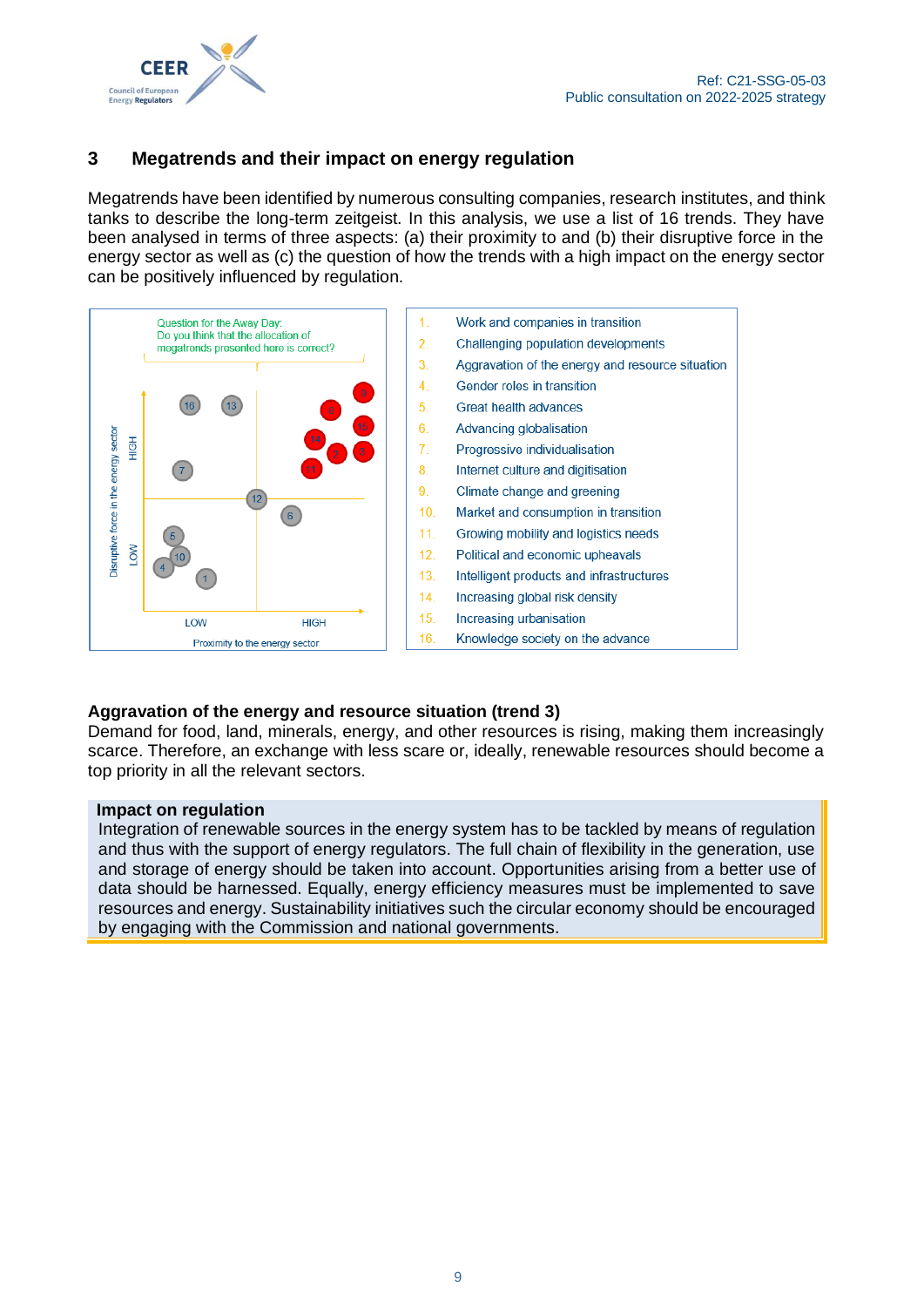

#### **Climate change and greening (trend 9)**

Over the past decades, the average global temperature has increased at an unprecedented rate. Consequently, more energy will likely be used for cooling and less for heating, which will affect the delivery of energy. Moreover, a warmer climate could reduce the efficiency of energy production. To respond to these increases in demand of energy and cooling, infrastructure will have to be adapted, potentially requiring investments in new energy generation and distribution infrastructure. Furthermore, reversing the trend of rising temperatures will only be possible by raising awareness among consumers regarding the environmental impact of energy consumption and communicating ways to adapt and reduce their consumption.

#### **Impact on regulation**

The decade we are entering is critical to decarbonise the economy, combat climate change and achieve EU climate goals. Regulators of the energy sector have a centrally important role to play in that regard, working within the policy framework set by the EU institutions. The upcoming climate initiatives of the EU will require that all economic sectors be put on track to achieve climate neutrality by 2050. The EU is determined to revamp this commitment at the next UNFCCC COP and lead by example worldwide in this area.

The energy sector will have to undergo a major transformation to achieve net-zero emissions. Regulators see themselves as an enabler of the shift to a low-carbon energy sector, using NRA's powers to encourage investment in renewables, management of legacy assets, supporting innovation (e.g. innovation hubs) and embracing the opportunities of data governance and digitalisation, whilst protecting consumers. Global regulatory collaboration may also be considered.

#### **Internet culture and digitalisation (trend 8)**

The trend towards digital technologies also affects the energy sector: the productivity of energy systems can be improved, making energy systems more connected and reliable. Because of these technologies, information can be processed in real time, which makes it easier to identify who needs energy and to deliver it at the right time. In short, energy suppliers can use digital tools to optimise operations. Additionally, the exchange of information between all actors will increase and continue to improve. Consumers will have more information and knowledge, which will be beneficial for the entire energy system.

#### **Impact on regulation**

Given the digital developments, the communication and work of regulators has already changed and will continue to do so. In the future, NRAs will have to assist and support digitalisation of the energy markets in the interest of empowering the energy consumers and embracing the opportunities of data governance and digitalisation.

#### **Growing mobility and logistics needs (trend 11)**

In order to tackle climate change and also meet the growing need for mobility, the focus of the energy sector will likely be faced with new challenges stemming from the promotion of sustainable and decarbonised mobility, in particular electrification of mobility for everyone and in every area.

#### **Impact on regulation**

The mobility sector is facing a major transformation. E-mobility concepts create interfaces with network energy markets; therefore, regulators will naturally have to deal with the topic of mobility as well. sector and system integration will also concern the mobility sector.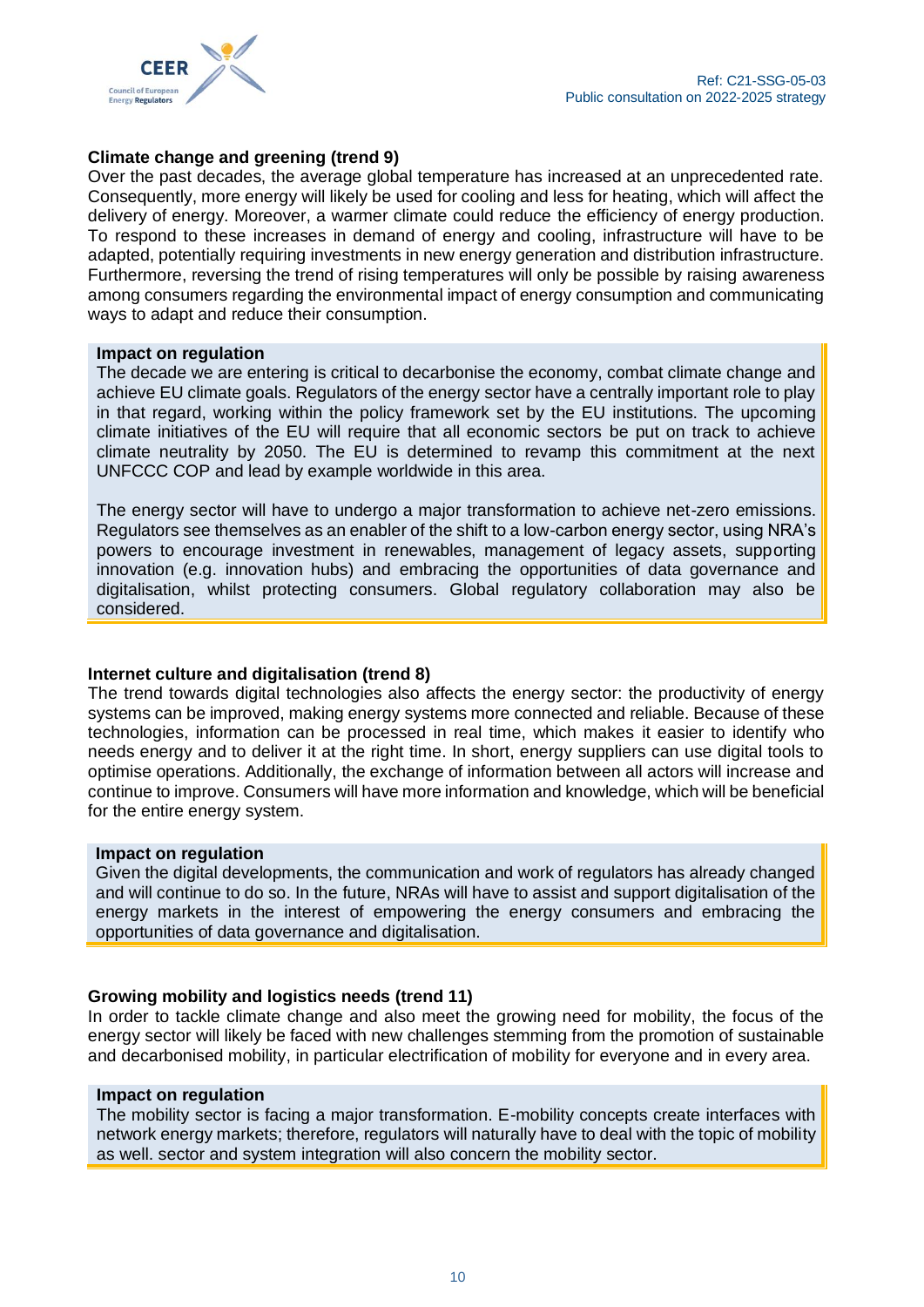

#### **Increasing global risk density (trend 14)**

The energy sector will probably also be faced with finding a balance between food and biofuel production as well as considering the effects on biodiversity and other environmental issues. Here, energy policies might have to be developed that take into account all of these different aspects.

#### **Impact on regulation**

Security of supply, while taking into account environmental issues, is an important aspect that is shaped by regulatory work and regulatory authorities. This will continue to be the case in the future, especially as there are now additional threats and risks (cyber-attacks, terrorism, health crisis etc.) that also affect the energy sector. Hence, NRAs will and must play an important role in this regard.

#### **Challenging population developments (trend 2)**

The world population continues to grow, which means the overall energy consumption will increase as well; thus, stakeholders in the field of energy infrastructure have to develop future-oriented strategies to manage this trend effectively. Moreover, since the majority of energy consumers will be of an older age due to the decline in birth rates and increase in life expectancy, their needs have to be addressed in an appropriate manner.

#### **Impact on regulation**

The changing requirements for the construction and expansion of infrastructure due to population developments must clearly be accompanied by regulatory measures and regulatory authorities. In general, it should be noted that because of the demographic changes (ageing society, migration movements, etc.) communication must be adapted so that the increasingly complex topics can be understood by everyone involved.

#### **Increasing urbanisation (trend 15)**

The increase in the number of people living in cities also means that the number of energy consumers will rise in urban areas as well as the demand for energy and transport. If urbanisation grows (too) rapidly it can lead to increased challenges for distribution and transmission system operators. Capacity constraints or even scarcity situations especially in metropolitan areas have already occurred in some member states. Part of the problem is also that many developers, including regions and municipalities previously have taken access to energy for granted. Urbanisation also implies structural changes of the economy with industrial centres being relocated as well.

Increasing urbanisation also leads to a decline in rural populations. Consequently, the energy sector will have fewer consumers in these areas and some infrastructure will become obsolete. Another aspect in this regard is the tendency of load and generation drifting further apart. To meet this shift in demand and ensure system adequacy, the energy sector will have to develop concepts concerning efficient energy services and infrastructure in urban areas together with distributed generation infrastructure. Better coordination between different stakeholders and the energy sector as well as between TSOs and DSOs will also be required.

#### **Impact on regulation**

<span id="page-10-0"></span>The increasing urbanisation will have an effect on the energy infrastructure, energy markets and services, which will have to be addressed by regulators. Markets and infrastructure will have to be adapted in accordance with these changes.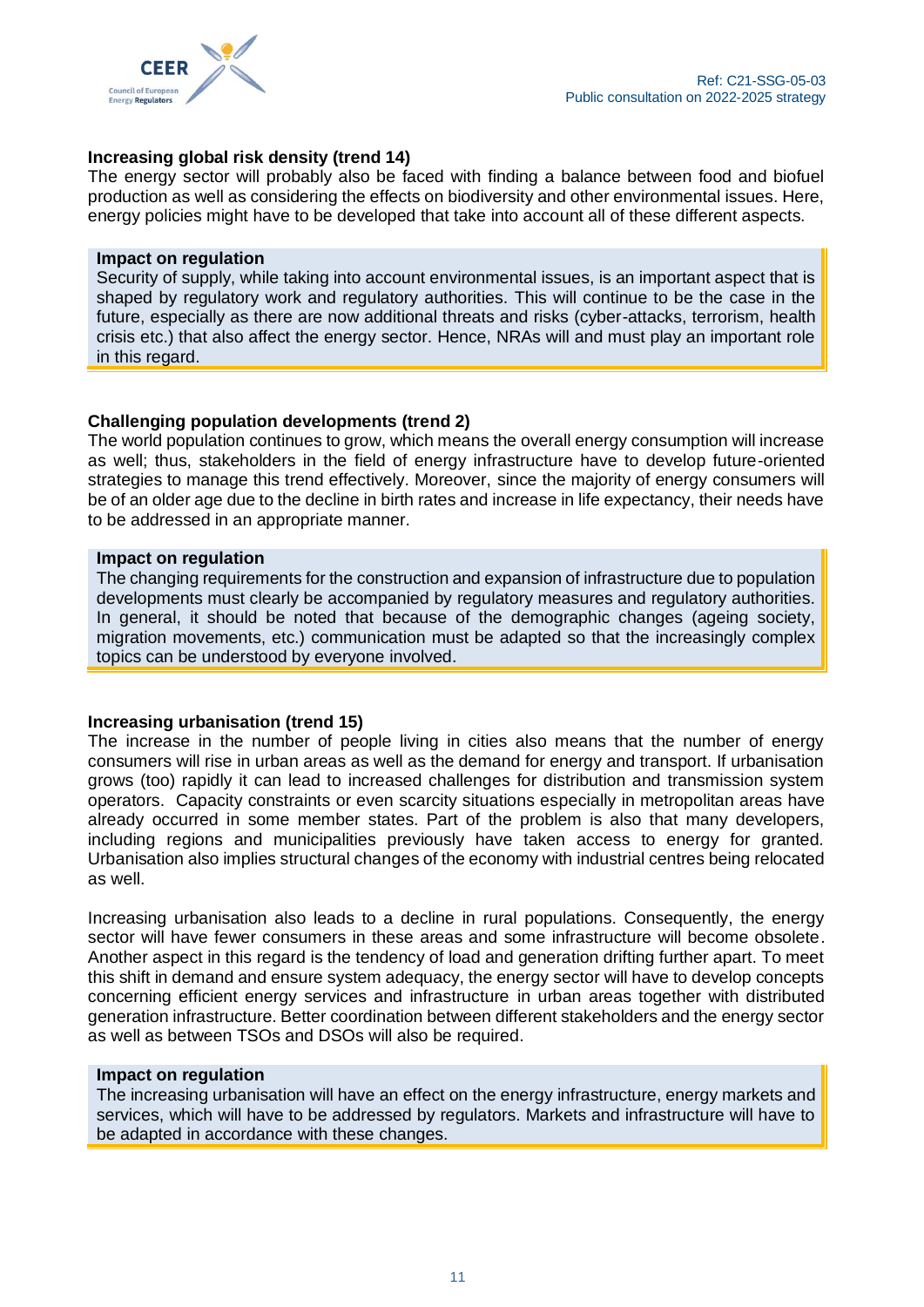

## **4 Enabling Energy System Integration**

CEER is strongly committed to contributing to the debate on the most appropriate solutions to promote decarbonisation while delivering sustainable, secure and affordable energy for all European consumers. The European Green Deal has set a series of ambitious targets and has led us to push forward an integrated vision of the energy system to support this path towards decarbonisation. Indeed, decarbonisation will require a greater interaction between sectors (e.g. gas and electricity, and also heating/cooling and transport and industry) to identify low-carbon processes at least cost.

Energy System integration tackles the main decarbonisation challenges, such as the massive integration of RES to the system (especially offshore), massive electrification of key industries and mobility. However, for some sectors direct electrification will reach limits and thus integration across the vectors will also be relevant.

The integration of our energy systems can be seen from several interrelated perspectives, for example joint planning, technology neutral needs assessment and operation of the networks that transport the different types of energy carriers as well as coordinated use and management of the resources utilisation at regional and local levels.

Planning and operating the energy system in a holistic way, considering the interlinkages between energy vectors, energy uses as well as supply and demand, allows us to optimise the resources and costs faced by all. Crucially, it promotes efficient choices, at least cost to consumers and to the environment. For Europe's energy systems to be integrated effectively, they must be assessed and adapted at several stages, from the planning of system needs and investments, to the design of the market to their resulting operation in practice. Given the responsibilities of regulatory authorities in these various aspects, regulation has an important role in identifying and overcoming barriers as well as highlighting the need for new areas of regulation (for example, hydrogen) and improvement of existing processes. In this respect, CEER will place particular attention on regulatory oversight and governance (including the proper separation between market & regulated areas), consistency of rules and increasing the efficiency of the procedures that apply across the energy sector.

Furthermore, it is worth underlining the broader dimension of energy system integration, taking into account the achievement of a circular economy and the interactions between the energy, agriculture, (district) heating, industry, transport and waste sectors in order to optimise the process of decarbonisation and of the resources we use.

With that in mind, CEER has identified two core areas for its work: i) energy system integration, in terms of concrete and practical policies and actions; and ii) sustainable and efficient infrastructure, considering its specificities and the challenges in promoting its effective integration.

## <span id="page-11-0"></span>**4.1 Energy System Integration**

An integrated energy system is one which takes into account the adequacy of all the available resources for a secure supply – irrespective of the future energy mix – and manages supply and demand in the most cost-effective manner. The development of new technologies, such as renewable and low-carbon gases, drives the emergence of new market trends and solutions. By way of example, we note the possibility for a single facility to use waste to produce electricity, heating and clean gases, illustrating the potential of optimising previously separate processes and energy carriers.

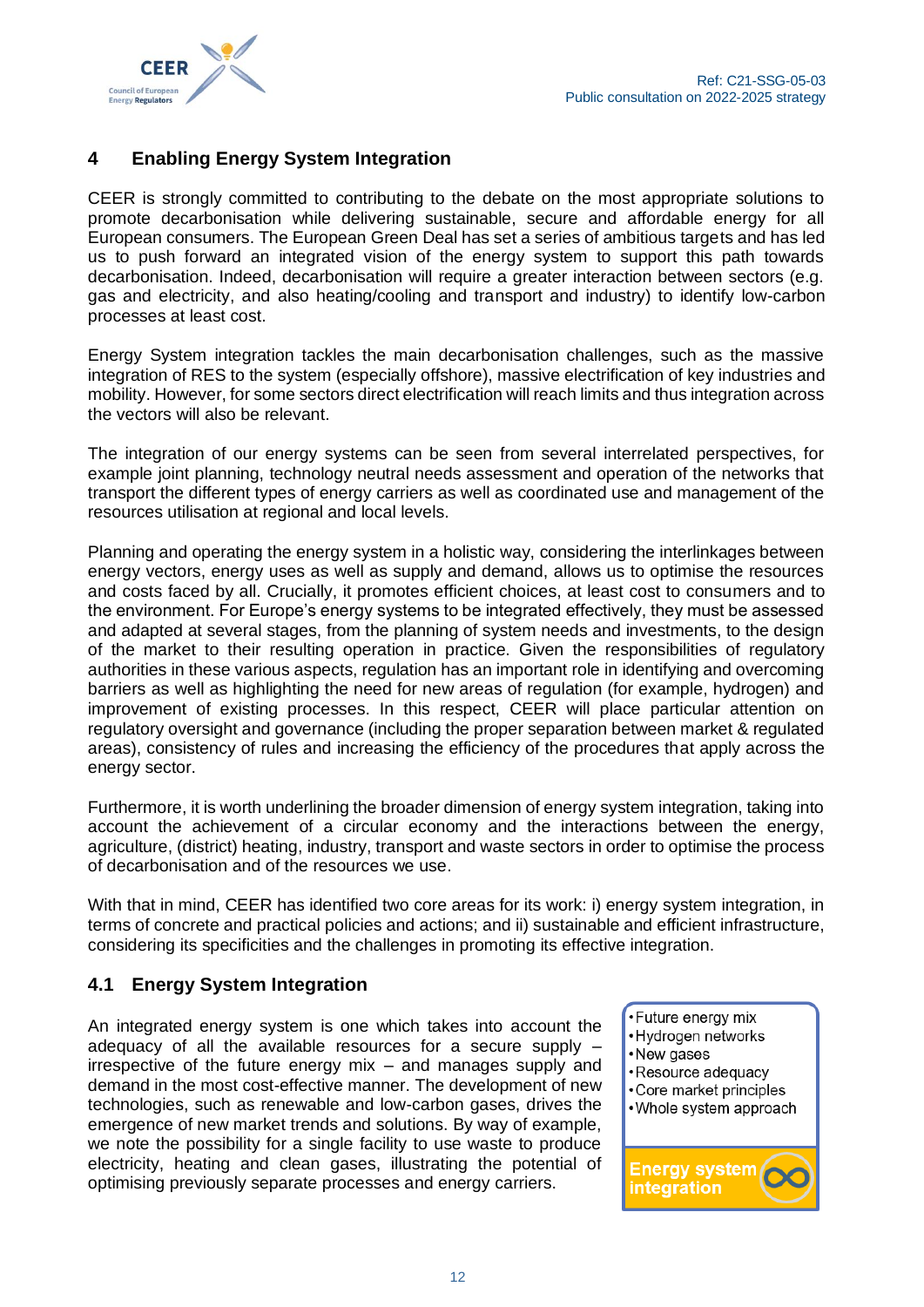

The future energy mix will be based on a wide range of technologies. The increase of renewable energy generation is at the heart of the decarbonisation of the energy system. Additionally, the growing electricity demand, due to electrification of industry and transport, leads to the need for more and smarter grid infrastructure. Offshore wind energy, for example, has the potential to provide large amounts of clean energy and is set for robust growth in the EU. The next-generation electrical power system will be increasingly smart and will be one of the fundamental aspects of the integrated energy system, linking the planning and operation of DSO and TSO networks. Using the power of analytics, monitoring and smart communication enables an adequate combination of available and cost-efficient resources in the electrical grid. Unlocking the potential of digitalisation by including for example virtual power plants paves the way for cleaning up the grid. Digitalisation and information are two of the main aspects for selecting the most efficient energy solution and for maintaining the existing high levels of system reliability, quality and resource adequacy. The increasing popularity of electrical vehicles will open up new market opportunities such as "smart charging". Another very important aspect is the need for shifting generation and load in terms by flexibility instruments, such as demand side management, RES curtailment and the usage of longterm storage. As regulators we have to define clear regulatory conditions to overcome potential barriers for implementing these new services.

Indeed, although electricity is at the heart of decarbonisation, the role of renewable and low-carbon gases is also recognised, and it will be through promoting synergies in the overall energy system that it will be possible to achieve the agreed targets. Considering that significant additional quantities of RES-electricity will be needed, these gases may be used as one of several flexibility instruments for different purposes and provide different services, such as for storage in relation to volatile RES generation and its possible curtailment. The door is open to new actors and new technologies, requiring a careful adaptation and oversight of markets and regulation. Additionally, the declining need for natural gas raises the issue of conducting any regulatory assessment of new infrastructure with utmost care, excluding potential sunk costs and utilise existing infrastructure in the most efficient way (e.g. by system integration or smartening the network). In this integrated context, CEER notes the relevance, for example, of revisiting the current established electricity and gas definitions, with respect to the efficient use of their respective networks.

As regulators, we must closely follow the debate and the developments while identifying and overcoming any possible barriers that these recent updates may cause. It is important to allow the emergence of new actors while ensuring a dynamic regulatory approach. For example, hydrogen is considered as one of the main new actors that will actively contribute to delivering decarbonisation. The need for regulatory intervention for hydrogen network infrastructure will depend on how the hydrogen sector will evolve, including the need for transport of hydrogen. Thus, it will be of the utmost relevance that regulators provide a clear framework to support the development and integration of these installations. Regulators must promote the technical, regulatory and market conditions that enable hydrogen's future integration into the energy system. As we monitor how the hydrogen sector develops, we recommend adopting a gradual approach to its regulation, in line with the core principles of economic regulation of natural monopolies and markets.

In this regard, power-to-gas technologies are pivotal, as they provide an interface between the electricity and gas vectors (also including hydrogen and biomethane), allowing a better coupling of the EU's gas and electricity sectors (both in terms of their markets and infrastructure provided that these are the most efficient and effective solutions. As regulators, our role will not be to decide on the best technology to be developed. But, in order to overcome potential barriers, we must define the regulatory conditions that would allow the most cost-effective solutions to be developed in a technology neutral manner. As a starting point, we believe that investment and management of power-to-gas installations should be considered as market-based activities, which are open to competition among market players. Thus, the regulatory treatment for all installations should be fair and the market should select the most efficient solutions. At the same time, it is important to provide certainty to potential investors, while ensuring that basic market principles are respected.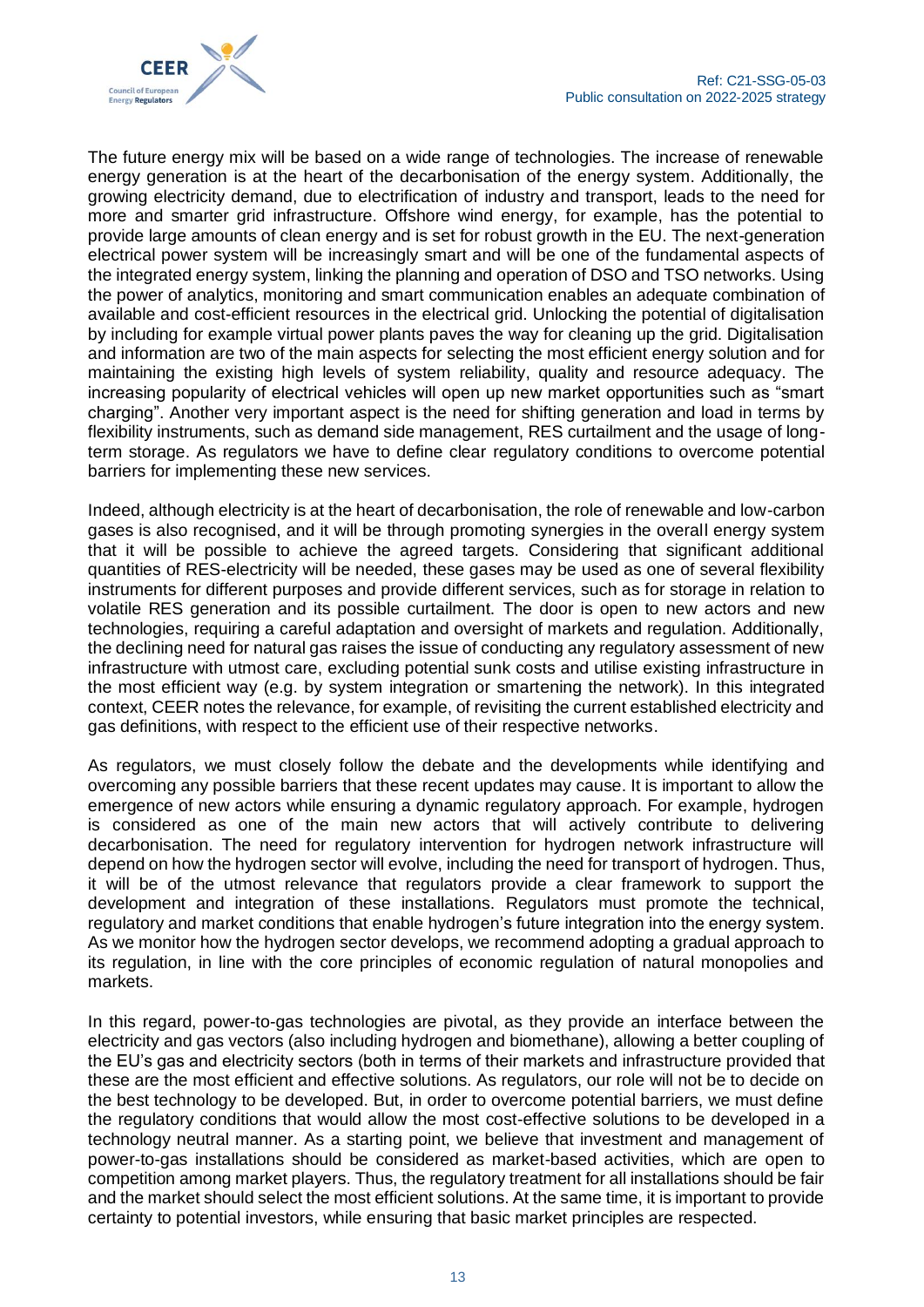

For example, power-to-gas installations and their suitable locations should be taken into account in system needs analysis. Equally, network tariffs should not be used to subsidise technologies, activities or users and should provide a level playing field for comparable activities in the context of an integrated energy system.

These considerations reinforce the importance of a whole system approach for planning, operating and regulating an increasingly integrated energy system. Moreover, given the close interlinkages to other sectors energy system integration goes beyond the energy system. It also includes, for example, district heating, which also poses regulatory challenges for energy regulators, such as in regard to the regulatory regime that serves the consumer best. Such challenges need to be addressed jointly.

## <span id="page-13-0"></span>**4.2 Sustainable and efficient Infrastructure**

This expanded view of the energy system naturally brings with it major challenges for existing and future infrastructure decisions. The current roles and responsibilities have to be reviewed. An effective regulatory framework at EU level is needed to ensure a level playing field for new solutions<sup>1</sup> removing barriers to entry.

The Clean Energy for All Europeans package (CEP) has introduced several improvements in the network code governance for the electricity sector, which should now be extended to an integrated reality (including natural gas heating/cooling, mobility and other sectors).

Efficient functioning of the European market is one of the fundamental objectives of NRAs. Reaching optimal efficiency of the market requires all segments of the market, operation and infrastructure development to run efficiently. For what concerns the infrastructure development, it includes the deployment of any solution that may allow an optimal and efficient utilisation of the existing network. Such technologies should be able to provide new services and optimised processes, in the context of the efficient operation of the system, enhancing stability and security and, at the same time, reducing energy costs. More generally, the focus is on any solution or improvement at the utilisation of existing infrastructure that creates value to the consumer.



In order to do so for infrastructure decision making the principle of technological neutrality should be applied with utmost attention. CEER believes that infrastructure development should start with jointly developed, balanced and integrated scenarios used for planning purposes and a methodology for the identification of system needs that does not favour any specific solution. Another important aspect is to have an infrastructure planning process that enables the facilitation of meeting system needs cross-sectoral and without inherent bias towards CAPEX intensive solutions, i.e. promotion of innovative and advanced solutions to efficiently utilise the existing grid before reinforcement and expansion. In this regard, the benchmarking of the efficiency of networks continues to be relevant

and might even become more important. Additionally, infrastructure assessment by the Regulators should be performed on the basis of a consistent, monetised and cross-sectoral cost-benefit analysis.

<sup>&</sup>lt;sup>1</sup> For example: production of electricity from solar PV and wind power, transport and distribution of electricity in a system that is in a trajectory of decarbonisation, storage of electricity, storage of hydrogen, retrofit of gas transmission and distribution networks whose main purpose is the integration of hydrogen and other low-carbon gases, infrastructure for low carbon land transport such as electric charging points, electricity grid connection upgrades, hydrogen fuelling stations, among others.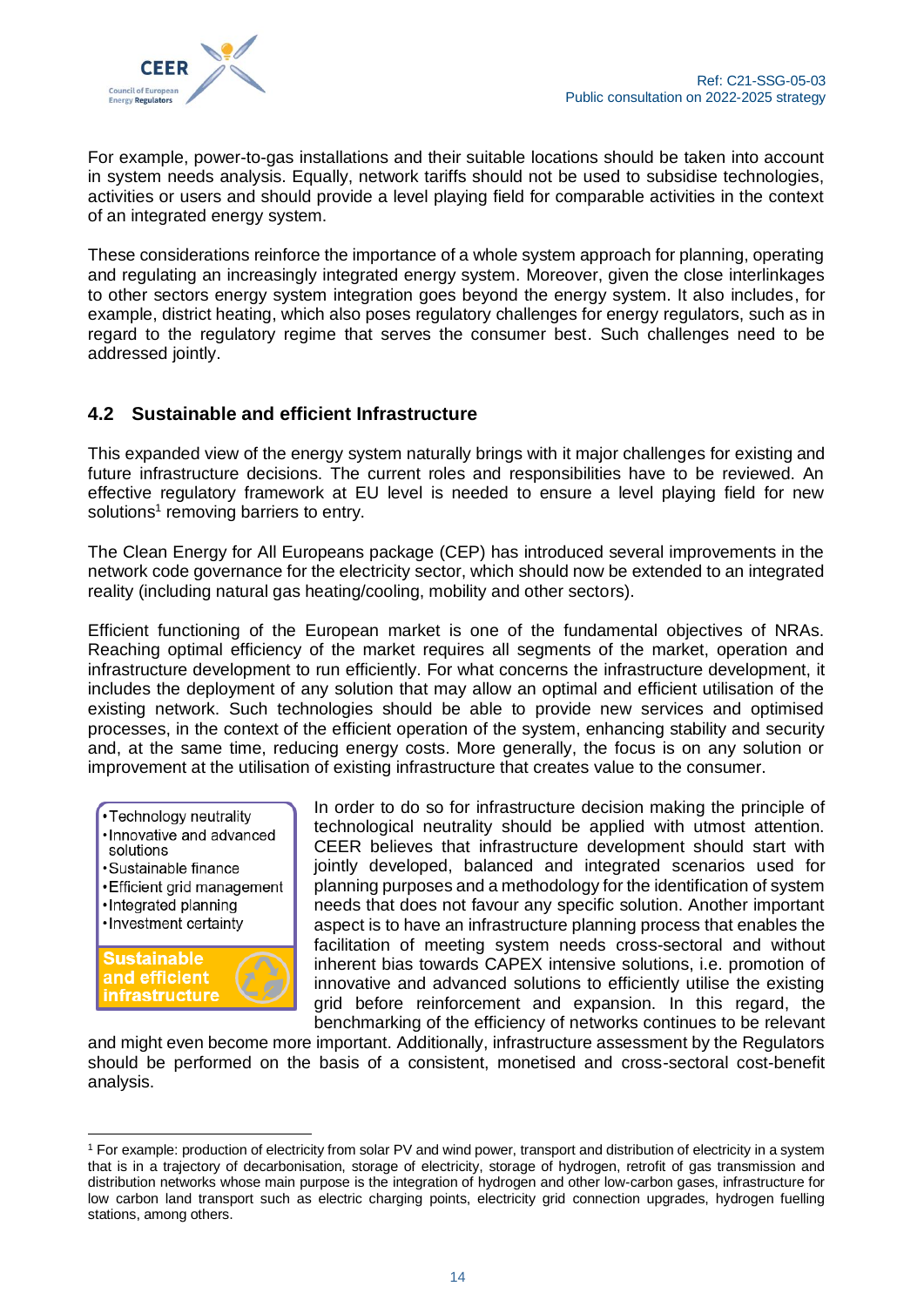An integrated and decentralised renewable energy system with a large number of diversified actors creates new challenges regarding system resilience, quality of supply and grid management. The traditional tools and methods being adopted have to be enhanced in order to ensure an efficient integrated grid management with distributed cross sector energy resources managed in an environment with increase uncertainty.

Delivering on the objectives of the Energy Union and of the Green Deal will require major investments in networks in the coming years. CEER considers that there is room and need for further improving the efficiency of energy network planning and development.

For example, in the context of an integrated energy system, it could be necessary to locate powerto-gas or power-to-heat installations at specific points of the regulated energy networks, also taking into consideration that, as the network is a scarce resource, the location of these installations may create difficulties of access for other investors with the same or other technologies.

CEER is fully committed to implementing the (revised) TEN-E Regulation and the EU provisions regarding infrastructure investments, such as the Ten-Year Network Development Plans (TYNDPs), including offshore network development, constituting one of the main areas of action for regulatory authorities. Hence, with the emergence of new actors, it is crucial to ensure that the existing infrastructure is prepared in a more detailed and integrated way and is resilient enough to embrace these various players while guaranteeing the quality of the energy supplied.

As part of a whole system optimisation, there will be a need for a balanced consideration of constructing new pipelines for the transport of new gases, such as hydrogen, versus the repurposing of (parts of the) existing gas infrastructure which might become obsolete in the future. Infrastructure planning will thus require an integrated approach, using joint scenarios which incorporate all elements of the energy system, such as the energy carriers, networks (offshore, distribution, transmission) and supply and demand. To that end, storage and sector coupling technologies should be integrated in a more detailed way in infrastructure planning models. Equally, regulation should establish a level playing field between long-term storage and other seasonal adequacy approaches (i.e. excess generation assets, flexibility and storage). Moreover, it will also require an environmental conscience as future investment will be subject to a sustainable scrutiny to ensure the achievement of Green Deal priorities.

Consequently, CEER underlines the importance of ensuring that Europe's energy infrastructure planning and development framework contributes to achieving its energy policy objectives through the identification and unlock of projects with a clear value for the society. In the course of the Strategy, CEER will continue to develop relevant studies, reports and policy papers tackling these concerns.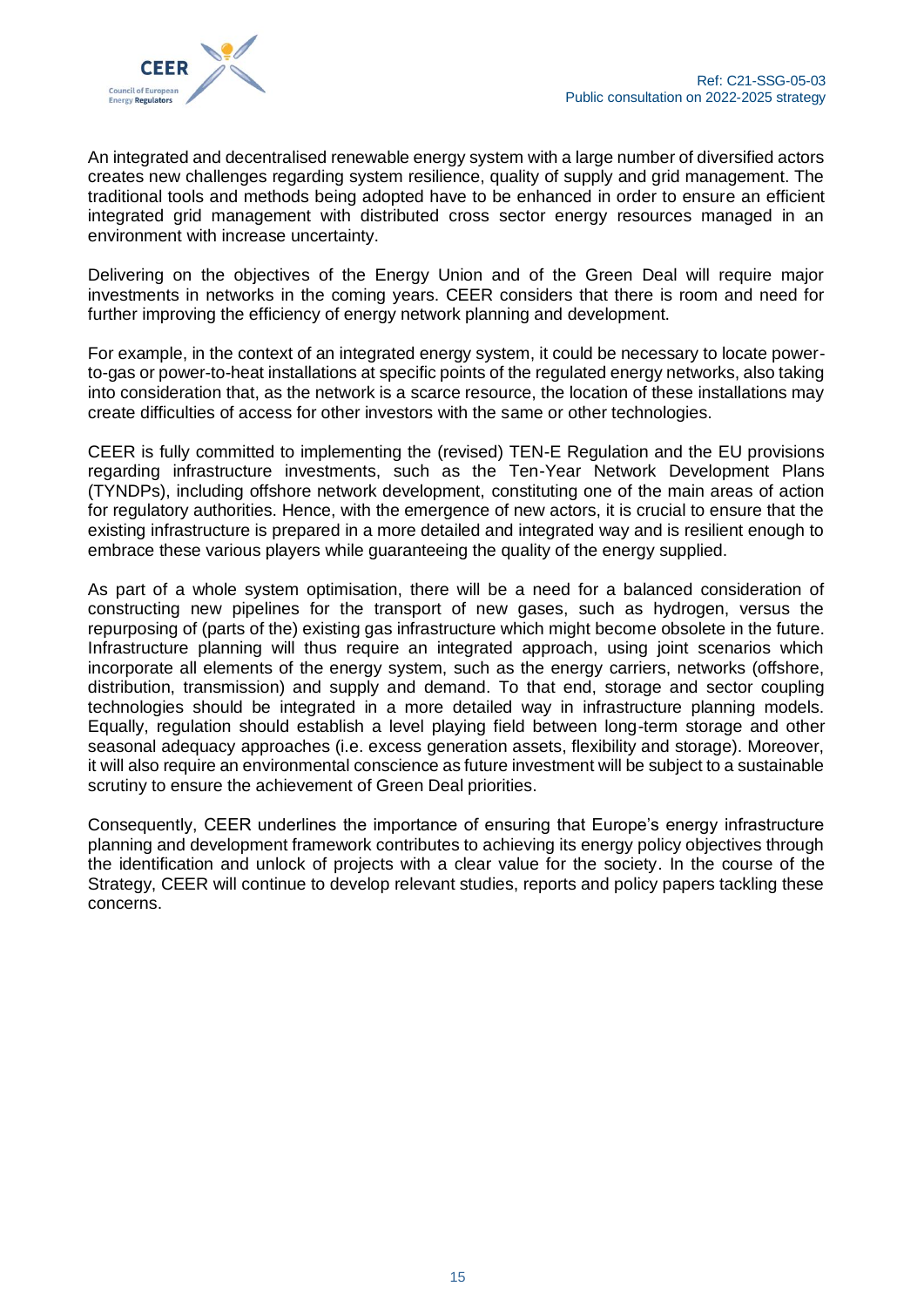

## <span id="page-15-0"></span>**5 Placing consumers at the centre of energy markets with consumer-centric dynamic regulation, empowering consumers to actively contribute to and benefit from a flexible energy system**

The transformation of EU energy markets to tackle climate change will require profound changes to our economy. It will significantly influence the way we use and interact with energy in our everyday life, such as to heat and cool our homes, cook our food and fuel our cars, and the way in which we engage with energy markets.

Empowered and protected energy consumers, as well as well-functioning retail markets that bring benefits to consumers, have been a major priority for CEER for many years. The green transition will create new opportunities and challenges for Europe's energy consumers and will therefore remain a very important policy area for CEER in the years to come.

•Let's ASPIRE principles •Consumer rights and protection • Energy efficiency •Consumer types • Energy poverty and vulnerability **Consumer**centric design

Realising the multi-dimensional and interwoven nature of the many issues that lie ahead for the energy system and for consumers, CEER has grouped consumer issues under two core areas: i) consumer-centric design and ii) decentralised and local energy.

These core areas must be seen alongside and in conjunction with the other core areas in our Strategy, for example the core areas on delivering well-functioning markets and enabling flexibility, both of which are instrumental in ensuring that an integrated and decarbonised energy system works to the benefit of consumers and society overall.

## <span id="page-15-1"></span>**5.1 Consumer-centric design**

For consumers, green transition policies should help reduce their carbon footprint, improve energy efficiency, especially in buildings, and speed up the transformation of energy markets by enabling the take-up of new technologies, sustainable energy carriers and new business models. At the same time, consumers stand to benefit from greater flexibility and digitalisation. This will contribute to a decarbonisation at least cost and help the energy system to cope with a much higher degree of electrification and increased production of electricity from renewable sources.

At the same time, during the energy transition, it is important to protect all consumer types, in particular vulnerable and disadvantaged groups, such as the energy poor or those with a lower level of digital literacy.

Ensuring that consumer rights are promoted and protected, whilst delivering on the EU's sustainability and climate neutrality objectives, is a key priority for the CEER-BEUC 2030 Vision for Energy Consumers and as such is an integral part of CEER's Strategy from 2022 and onwards.

The CEER-BEUC Vision sets out six core principles, striving for a "Long-term Energy Transition for Sustainability and climate neutrality: Affordability, Simplicity, Protection, Inclusiveness, Reliability and Empowerment". In short, we call this "LET'S ASPIRE". These principles are valid for all consumers, be they electricity, gas or heating consumers. Furthermore, it is important to safeguard the rights of all these customers as we proceed with the energy transition, also recognising that in the medium term, many households and consumers across Europe will continue to use gas for their everyday needs.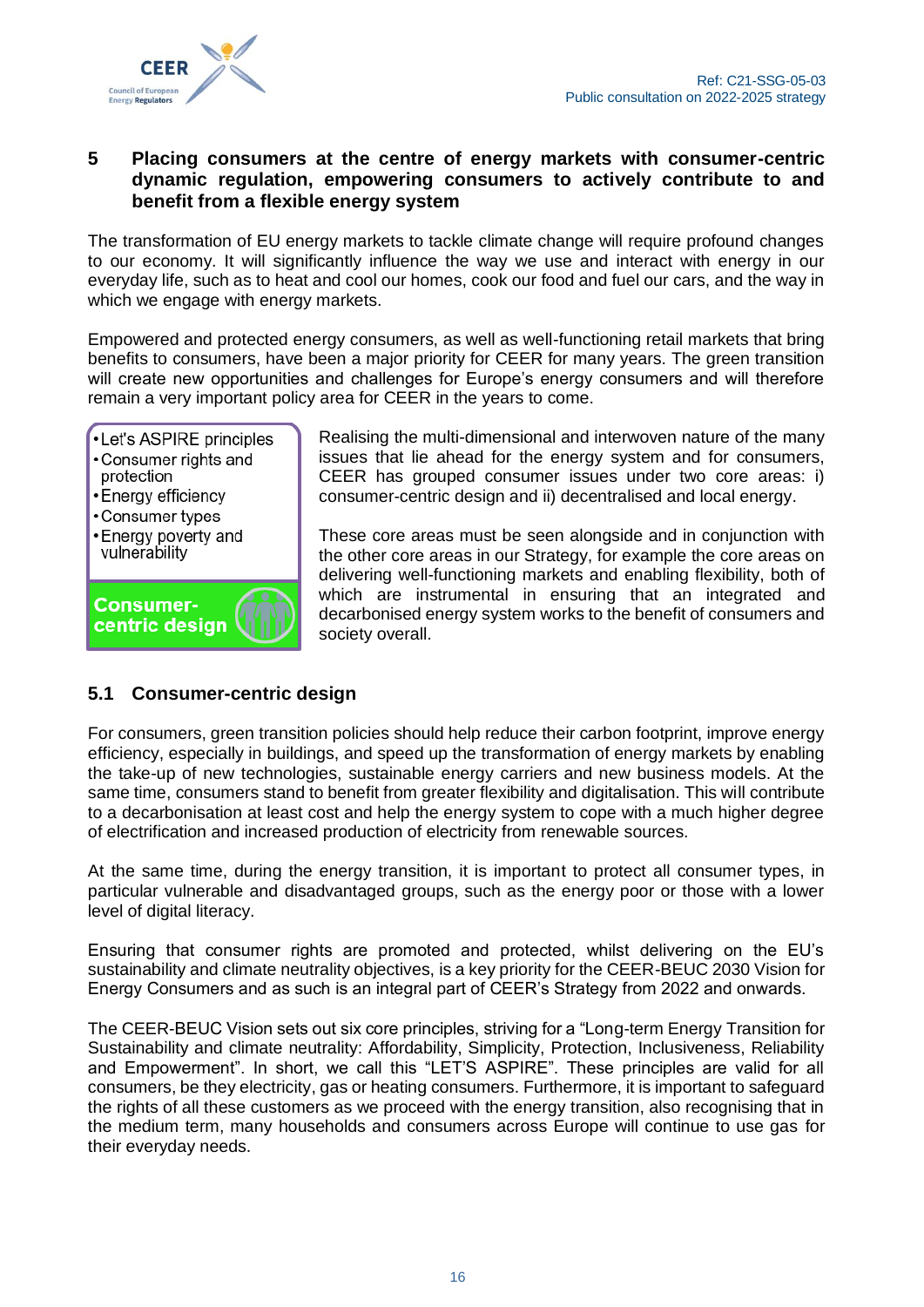

*Affordability* highlights the importance of correct price signals reaching consumers, but also that it is important that consumers can reap the benefits of energy efficiency. It also states that network charges and costs related to the transition must be distributed fairly among all users. Finally, the principle stresses the importance of making distributional impact assessments of planned policies to ensure that such policies do not increase the burdens on vulnerable consumers and the energy poor.

**Simplicity** underlines the need for clear, trustworthy and easy to understand information, including bills, in order for consumers to compare offers and to become an integrated part of the transition. The principle also highlights the importance of consumers getting clear and reliable advice on how to use energy sustainably to satisfy their needs.

*Protection* focuses on the importance of fit-forpurpose consumer protection legislation, both sector-specific and general, against unfair commercial practices, and the possibility to get redress if necessary. It also highlights the importance of data protection and cyber security in a consumer context. Finally, it refers to the importance of crisis management if unexpected events occur, for example a pandemic like Covid-19.

*Inclusiveness* highlights that policy makers need to ensure that new policies are inclusive and do not increase gaps between consumers, especially the more vulnerable. The possibility to reduce energy bills should be a special focus for energy policy makers. Inclusiveness also includes not creating new societal divisions as markets become more digitalised. Finally, the principle sets out that it is important that consumers can become an integrated part of the transition themselves.

*Reliability* stresses that energy supply is an essential service of general economic interest and that it is therefore essential that energy suppliers are aware of their responsibilities and obligations and act accordingly. Consumers should also have access to reliable and secure energy supply. Commercial systems and processes, for example billing, should be dependable, and disputes resolved transparently, fairly and quickly. The principle also highlights the importance of consumer trust.

*Empowerment* states that the same level of protection should be enjoyed by consumers regardless of whether they have a traditional supplier or rely on new energy services, regardless of company. According to this principle, consumers should also be able to easily contribute to the transition by producing and selling their own electricity and by taking part in demand-side response schemes, etc. In this context, correct price signals and low thresholds to enter the market are important.

Looking ahead to 2030 and the EU's 2050 sustainability and climate neutrality objectives, we envision a future where effective policies and frameworks ensure that consumer rights are promoted and protected, whilst delivering these objectives. This is at the heart of the 2030 Vision and addressed by the LET'S ASPIRE principles.

Thus, the six principles and the areas highlighted under each principle provide a high-level steer. Each principle will require further work from CEER and other stakeholders in order to be effective. Transforming the Vision's principles into action is a long-term goal and will require systematic work from many parties, including governments, industry, regulators, consumer bodies, and authorities. This is why the LET'S ASPIRE principles form the strategic basis for CEER's 2022-2025 Strategy. Our regulatory activities across all areas will contribute to advancing the implementation of the principles and making them a reality for consumers, empowering them for the energy transition.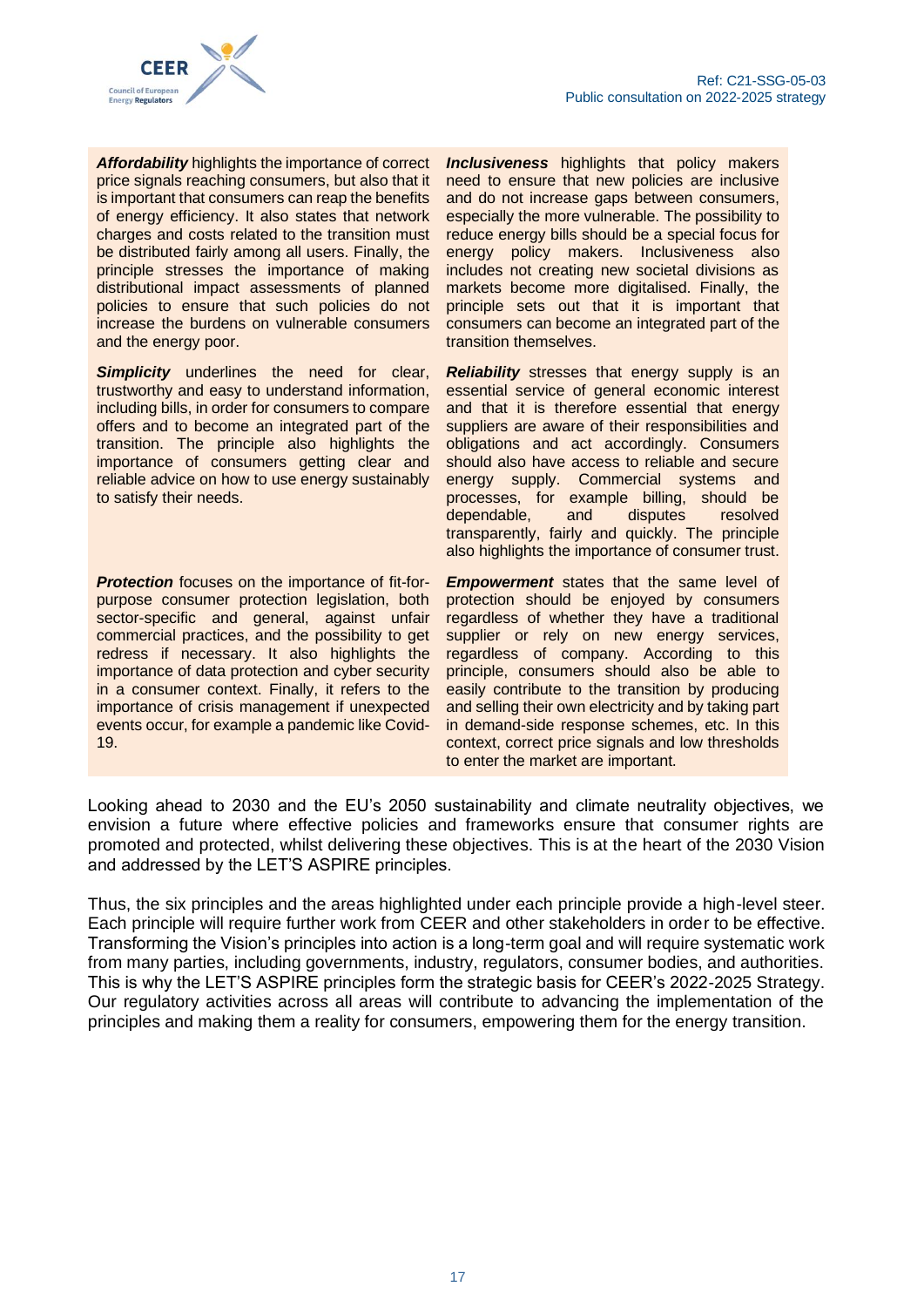

## <span id="page-17-0"></span>**5.2 Decentralised and local energy**

In order to be effective, the energy transition needs to include consumers themselves in the process. It must recognise and respect consumer needs and choices, guaranteeing their rights and supporting the most vulnerable. At the same time, it must provide consumers with the necessary tools and framework for them to participate in efforts to achieve a sustainable and carbonneutral society.

The energy transition, decarbonisation and technological developments are driving forward changes in energy markets, enabling new market models to emerge and reshaping our understanding of energy systems. Previously based on large

• Energy communities

- ·Self-consumption
- •Demand-side response
- •Peer-to-peer trading · Distributed enerav
- resources
- •New business models



generation centres and long-distance energy networks, energy systems are being transformed. Active consumers have a key role to play, as members of energy communities, self-consumers, or participants in demand-side response as well as in energy sharing and trading schemes. The changing role of consumers will contribute to more efficient markets and system management. New business models like energy communities, demand-side response and peer-to-peer trading can allow consumers to become a more integrated part of the energy system and the transition. For example, they can support system operation by providing flexibility services locally and alleviating the need for traditional network upgrades.

However, the emergence and growth of decentralised and local energy production – and consumption - introduce new actors, new responsibilities and the need for new regulatory and market frameworks. These actors must be integrated into the energy system in a cost-efficient way, accounting for real savings in the energy system as a whole and delivering value to all customers. Local consumption should respond to effective market price signals, to ensure that overall system costs are optimised, unleashing the flexibility potential of customers and therefore contributing to integrating renewables more effectively. In addition, rules and administrative procedures for small renewable energy producers and local energy communities should be simple, in order to ensure that these actors do not face discriminatory burdens or costs in comparison with established energy companies. The Clean Energy Package put in place provisions to facilitate the evolution towards more flexible and distributed energy resources and a multi-faceted and interactive energy system, but much work remains to be done to ensure the realisation of these new models, whilst respecting the LET'S ASPIRE principles.

Indeed, assuming a multi-dimensional perspective, CEER's work across all six of our Strategy's core areas will contribute to enabling and achieving the transformation of our energy systems, in which decentralised and local energy contribute to delivering flexibility, well-functioning markets, sustainable infrastructure decisions and a consumer-centric approach.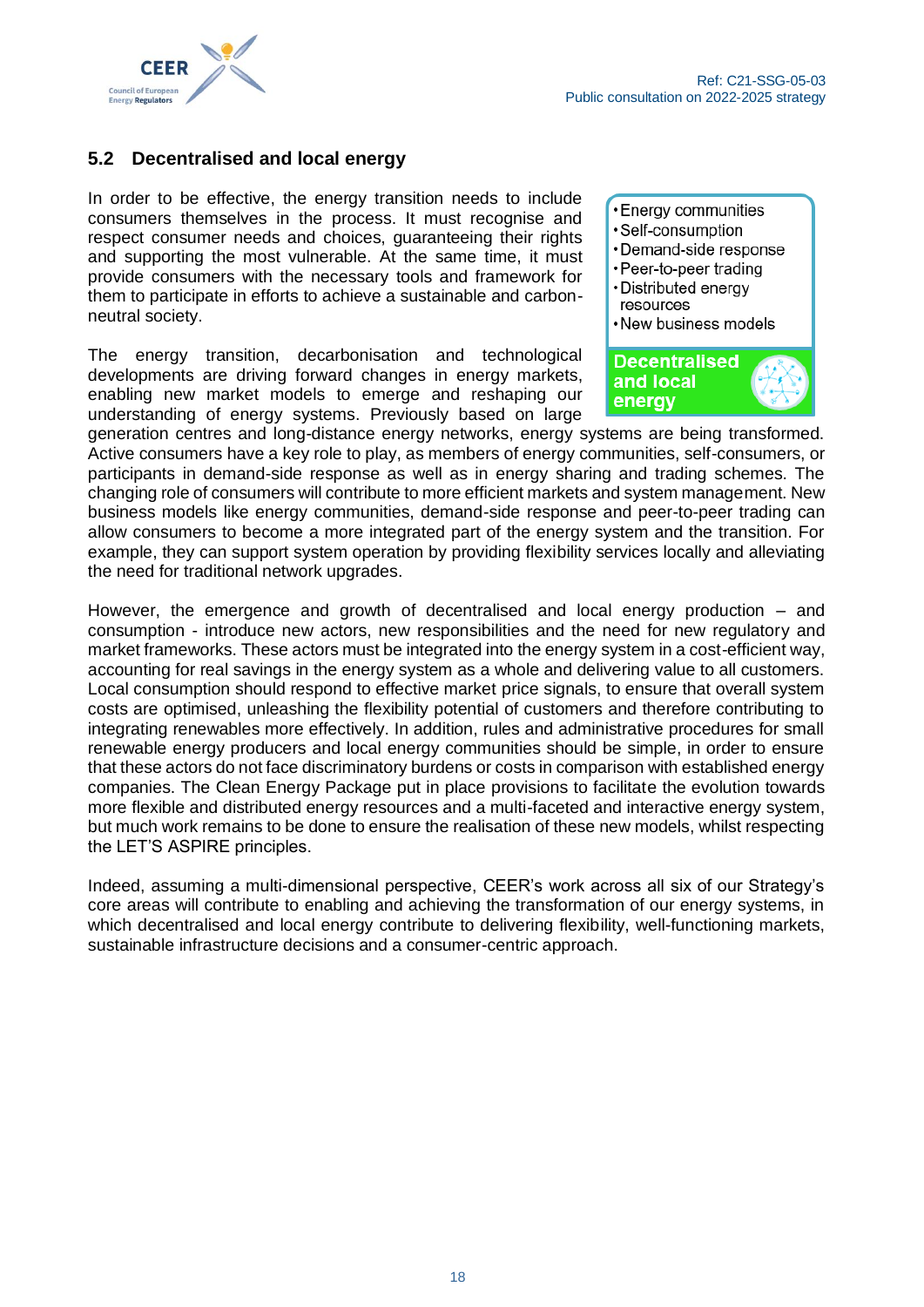

## <span id="page-18-0"></span>**6 Ensuring well-functioning markets delivering flexibility**

Sustainable consumption and production is a fundamental objective and decentralised (or distributed) energy will have a key role to play in achieving this ambition. Making the energy system on all levels more flexible to cope with an increasing share of intermittent renewable generation requires a market-based approach, i.e. setting the regulatory framework in such a way that it enables markets to work properly and competition, thus ensuring efficient price signals are sent to suppliers and users alike.

#### As stated in the 2015 CEER Position Paper on Well-functioning Retail Energy Markets

*"…competitive pressure keeps suppliers on their toes to avoid their customers switching to better deals with competitors, including new entrants. This pressure should encourage suppliers to innovate to create products that meet the changing needs of consumers; to present complex deals and products simply; to keep their costs down; and to treat customers fairly, including through continually improving customer service. In the same way, distribution system operators (DSOs) need to provide quality services and must facilitate a level playing*  field for retail competition by acting as neutral and efficient market facilitators. Effective *competition between suppliers is in fact driven by consumers that are sufficiently engaged to incentivise rivalry for their business. Furthermore, given the essential nature of energy as a service, competition is necessary – but may not be sufficient – for the delivery of broader consumer outcomes. Well-functioning markets need to benefit society as a whole, particularly by ensuring that vulnerable consumers are not disadvantaged or overlooked."*

With that in mind, CEER has identified two core areas for its work: i) well-functioning markets recalling the main principles of markets open to competition; and ii) flexibility, looking at the distribution level in particular.

## <span id="page-18-1"></span>**6.1 Well-functioning markets**

We are currently facing an evolution of the energy markets without precedent. We are currently moving towards a more integrated and at the same time more decentralised market(s), with the entry onto the scene of various actors, whose roles are still to be defined. In fact, maintaining the pressure to integrate the markets at a European level, there is a greater participation of distributed energy resources managed by aggregators, contributing to an increasing use of the flexibility available at the local level.

The expected drop in natural gas demand will coincide with a drive to move from conventional to decarbonised and renewable gasses. This is primarily driven by the strict carbon emission reductions



- Cross-border
- interconnections
- Resilience
- •Reliable and secure supply
- •New business models



endorsed by the EU. Despite the predictable rise of electrification in the energy system, gas still has a role to play and will certainly be a motor to ensure decarbonisation and security of supply at least cost. The emergence of green gases will be considered, and they should be integrated into the existing gas market, with a full valuation of their environmental benefits and captured in market monitoring through sustainability indicators published alongside Gas Target Model (GTM) metrics.

Despite the continuous role of electricity and gas, it will be crucial to expand our outlook into an integrated system where other energy vectors may be included. Circularity will be the key to achieve decarbonisation targets and as regulators, we will contribute to that end.

Market design must ensure that all forms of energy – supply and demand; centralised or decentralised; large-scale and micro-production – are able to participate in the market. All actors should be compensated fairly for the benefits they bring to the system and, conversely, bear the costs of the constraints or costs that they generate.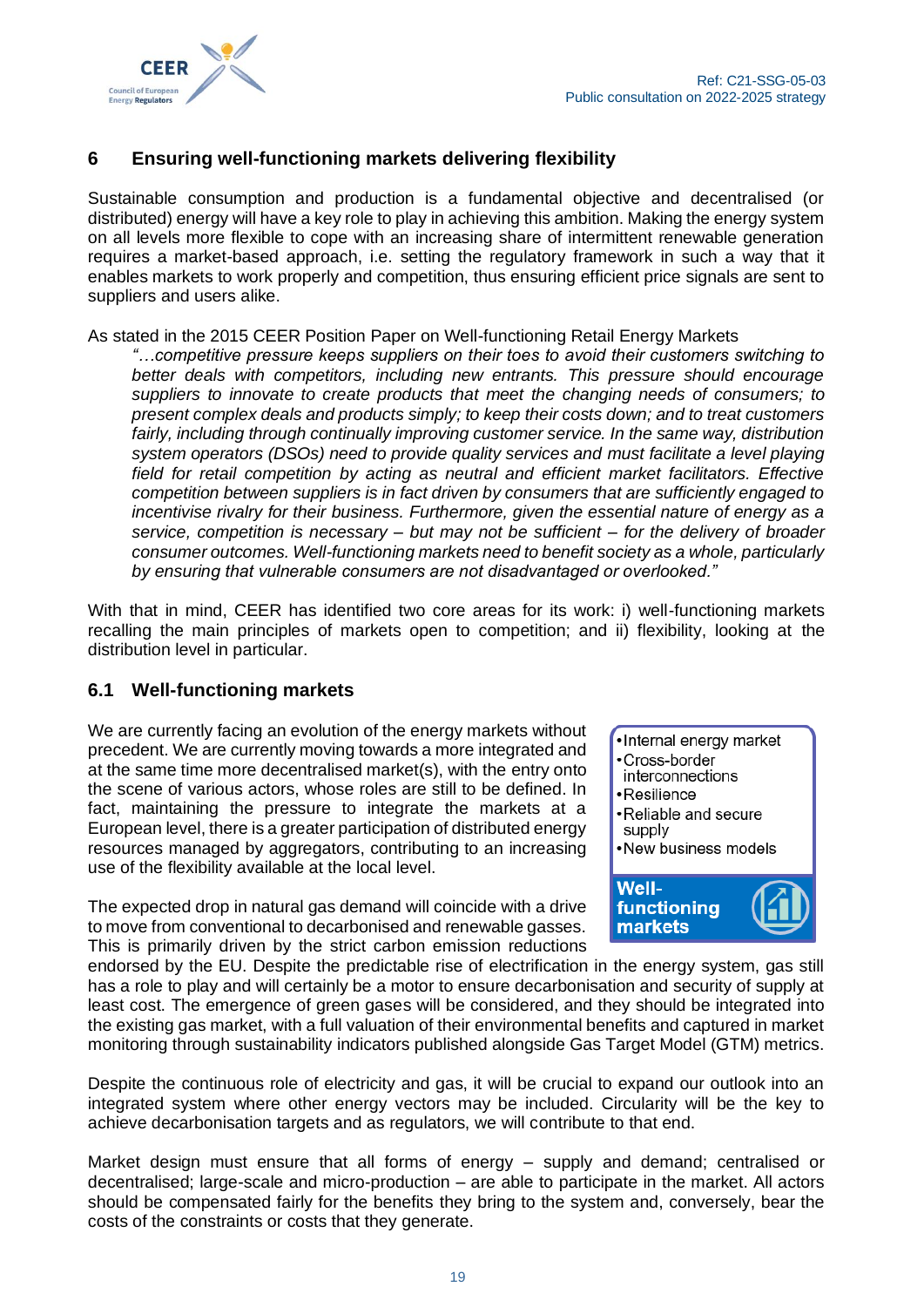

Any barriers to market entry and participation must be removed, whilst ensuring a level playing field for all energy actors and types of activities, be they on the demand or the supply side. Indeed, these binary concepts will become increasingly blurred in an integrated energy system with decentralised and local energy, storage, flexibility and active consumers.

## <span id="page-19-0"></span>**6.2 Flexibility**



Following the CEP we need to organise electricity markets in a more flexible manner and to fully integrate all market players in decentralised markets – including producers of renewable energy and providers of new energy services , energy storage and flexible demand. This also requires the modernisation of distribution networks and their development into smart grids in order to encourage decentralised generation and energy efficiency. As well, this means specific measures for setting up simplified and streamlined authorisation procedures for small decentralised and/or distributed generation. Finally, this implies market-based incentives to unlock the market for demand-response (see above section 5.2 for the consumer angle).

An assessment will have to be done on how decentralised energy offers the opportunity to reduce the carbon intensity of energy use and increases resource efficiency use to help improve environmental sustainability. Energy users would then benefit from increased energy security and of course an increasing uptake of decentralised energy should create new business models.

Decentralised energy will cover a wide range of technologies and brings a range of business benefits e.g. increased conversion efficiency (reduced transmission losses); increased use of renewables, more flexibility for generation to match local demand patterns for electricity; and greater energy security for businesses that control their own generation.

Significant changes in the European energy system over the last decade have been driven by an increased deployment of intermittent renewable generation, decarbonisation and digitalisation. One way of managing these changes and ensuring secure system operation is through improving system flexibility. The topic of flexibility is of increasing interest and importance across the entire energy value chain and in CEER's view, a holistic approach and view are necessary in the coming years.

In the distribution system, market-based flexibility used by DSOs could lead to a better utilisation and development of network capacity and thereby defer or be an alternative to traditional reinforcement, where it is a cost-efficient alternative. There are also other forms for the DSOs to access flexibility (a rules-based approach, connection agreements network tariffs) which should be considered and interactions between them taken into account. Fundamental preconditions are needed to be able to utilise flexibility and manage congestions efficiently in system operation. This will increase the efficiency of procurement and facilitate a beneficial use of flexibility for the systemas-a-whole. As noted under our themes on energy system integration and on decentralised and local energy, active consumers, energy communities and other actors are key when it comes to bringing Europe closer to its energy and climate objectives, by tapping into and optimising the contribution of all available resources, at all levels, in an integrated energy system.

On a European level, CEER recommends the following principles for all kinds of market-based flexibility procurement by DSOs: balanced incentives, adequate neutrality, technical prerequisites and an overall framework for procurement. The framework needs to clearly allocate rights, duties and responsibilities for the participating actors alongside securing availability of flexibility, while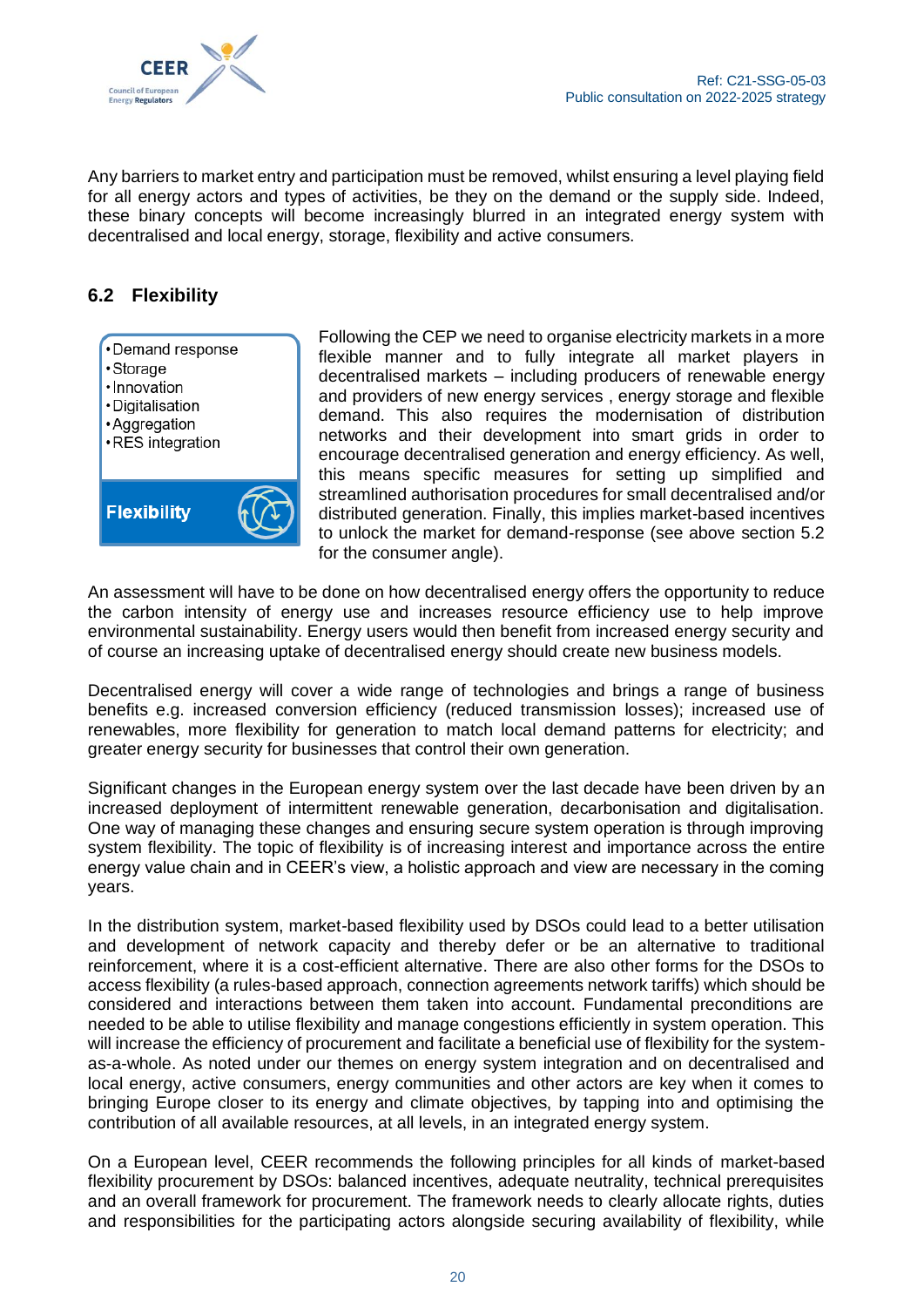

giving room for development. However, concrete implementation remains to be decided at a national level. A framework for market-based flexibility should at least include descriptions on product design, technical rules, a method to cope with imbalances caused by activations, tendering procedures, market model design and coordination schemes between system operators. NRAs have an important task in the assessment of the whole framework and especially the procurement procedure, of making sure the terms and conditions for different stakeholders are as clear as possible in the development, monitoring and potential intervention of such a framework, minimising the opportunities for distortions, resource lock-in, cross subsidisation and undue investments.

Flexibility markets could exist on a variety of auction and trading platforms. There are many different approaches to the design and setup, keeping flexibility markets separate and somewhat independent on one side or integrating them partially or fully with existing markets on the other. With the combination and potential integration of different platforms, it could be challenging to determine the borderline between the regulated and non-regulated domain. Given this potential interaction and overlap, the frontiers of the domains should be properly defined. The market design should facilitate an optimal valuation of flexibility from a system point of view, established through free price formation, free choice to participate where it creates the highest benefit, without undue blocking or hindering of access, etc. Independent of the setup, the establishment of baselines and coordination schemes are a crucial aspect of products and their design and availability to other system operators and market parties. The interaction with other markets or flexibility valuation methods should be carefully observed.

In the near future, network development plans are an important tool to appropriately signal the need for flexibility and thus to help improve liquidity. They will provide information to potentially interested parties about where there is or could be a demand for flexibility in the medium and long term. The obligation and process to create the network development plans should incorporate designs to enable a good compromise between effort and benefit.

Market-based flexibility should be based on a level playing field and open to all forms of flexibility, including assets from other sectors like heat and gas. To develop systems to an optimal point in terms of the utilisation of flexibility, more detailed analysis is needed.

This includes how markets interact, flexibility valuation methods and how coordination schemes should be carried out in practice, to gain experience and allow for optimisation in the interest of the end consumer. Furthermore, the interaction with other new actors like aggregators or energy communities needs to be observed and analysed.

CEER considers market-based flexibility as one very important option, which could allow for a substantial benefit in the distribution grid; contributing to its further development to support as renewable, reliable and efficient an energy supply as possible. This is especially salient when considering the integration of fluctuating renewables, electrification of industry and the further growth of appliances that increase demand like e-mobility, heat pumps and home storage. A careful design and assessment of efficiency is critical, where all necessary prerequisites for a marketbased approach must be respected, imposing regulatory measures if/when necessary. It could also be beneficial to test some relevant aspects based on settings in regulatory sandboxes, where interactions between market functioning and scaling should be taken into account.

CEER sees room for more research in developing the details of the procurement framework, including the definition of products; the establishment of baselines; concepts to develop the framework towards optimal system benefits; priorities; sequence of activations; and the like. In the area of developing a functioning market, e.g. via market tests, adding decisions and criteria for the different actors would be beneficial, but this needs to be adjusted for national implementation. Another area requiring more analysis is the issue of TSO-DSO coordination, as well as the introduction of platforms and their potential relationship to the monopolistic activity.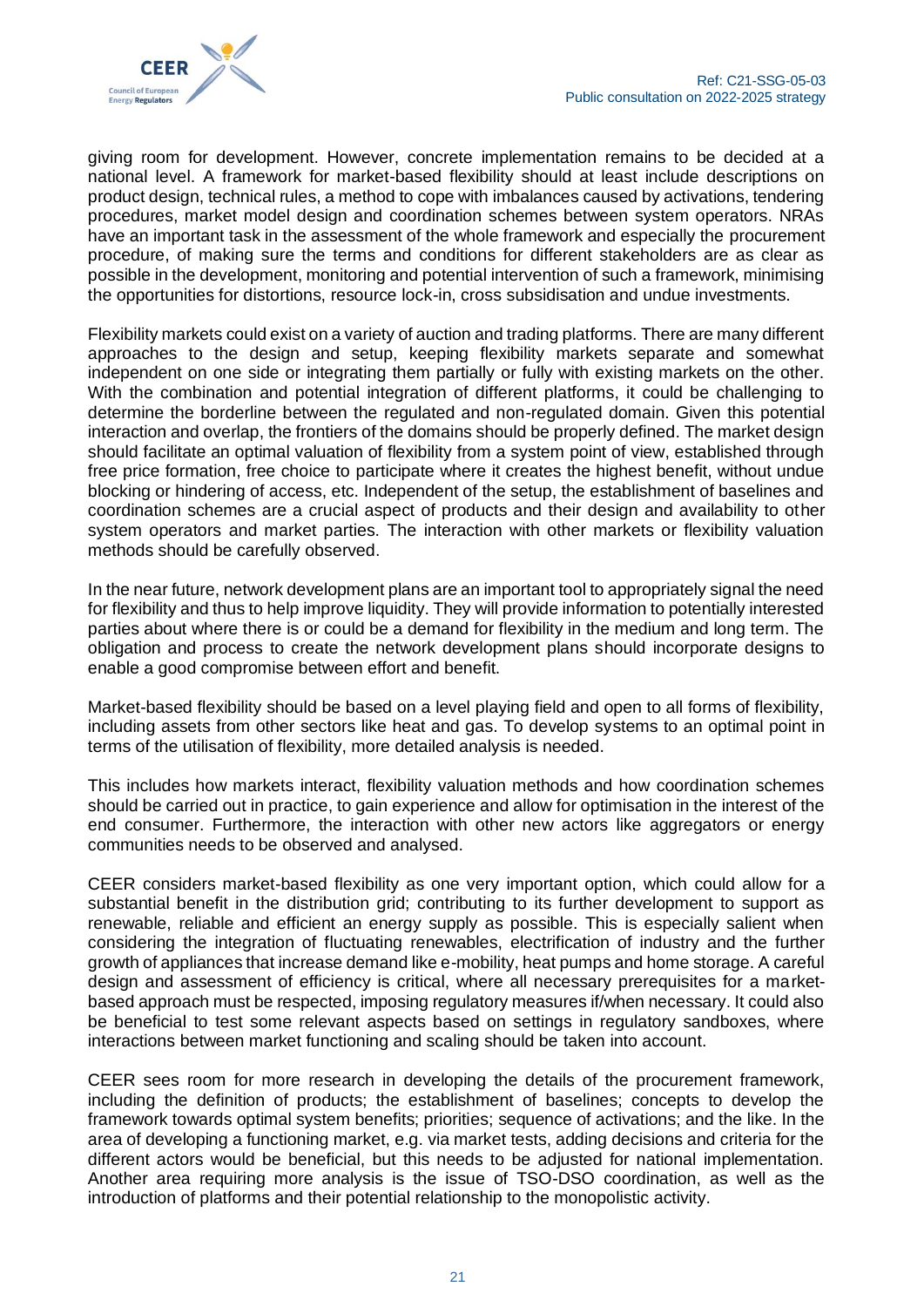

DSOs will need flexibility in the future, and they need services based on location of flexibility and the situation in their network. CEER would like to see, after appropriate national experiments, the development of a common architecture in marked-based flexibility and incentives. This could provide guidance and market signals to link different flexibility platforms and market-places, so that different market participants and consumers could operate in a transparent and non-discriminatory manner. This will, also, improve the coordination between TSOs and DSOs in avoiding cascading effects in using flexibility in one market to another market.

CEER will continue to provide guidance on the market test for flexibility and storage, which is a requirement if DSOs want to own storage. In this guidance CEER will include a discussion on flexibility platforms and effective price-signals, providing clarity and guidance.

Further to this, CEER already has identified some upcoming challenges that we will have to cope with:

- Reassess distribution tariffs; the presence of several active network users scattered across the network increases the complexity in local network use and may require adjustments to the tariff structure (dynamic tariffs need local granularity);
- Take care of increasingly decentralised gas production; local congestions, need for countries that will replace natural gas with hydrogen to adapt and/or replace gas infrastructure, which requires coordinated actions between DSOs and TSOs.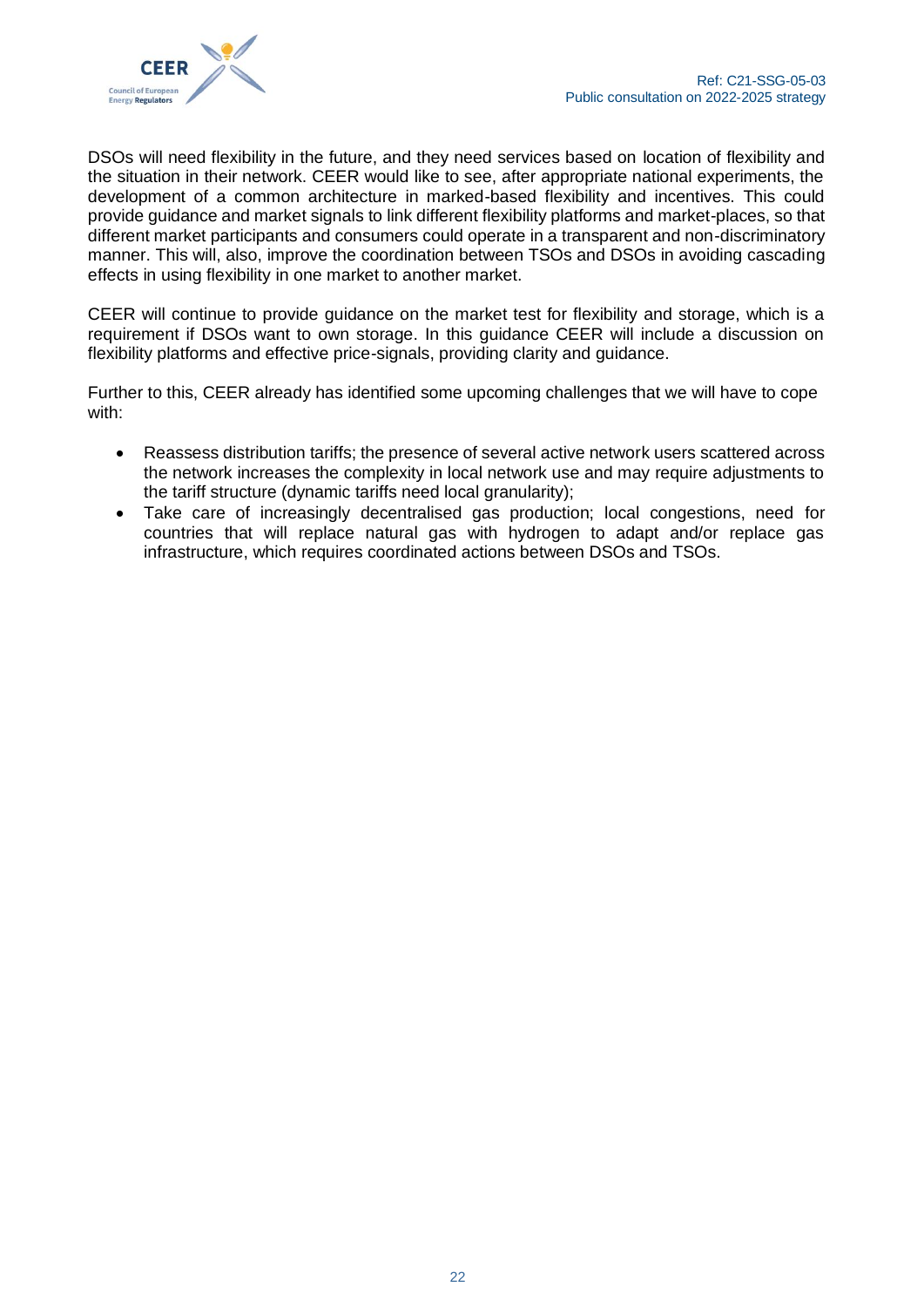

## <span id="page-22-0"></span>**7 Conclusions and implementation**

In the above chapters we have outlined the megatrends shaping the environment for our regulation in the future. At the same time, we are also acting in a given framework of liberalised markets providing the legal basis for all our actions. Pulling together these two themes, the main trend influencing our work as energy regulators is climate change and the policies and actions necessary to ensure we reach a climate neutral economy and society.

Therefore, energy regulators are committed to empowering consumers to participate in the energy transition to thereby promote it and to enable energy system integration as a major building block to achieve the overarching targets of decarbonisation, climate neutrality, sustainability and efficiency as spelled out in the Green Deal and other initiatives of the European Commission. The centrepiece of the new CEER Strategy is the consumer centric dynamic regulation. We incorporated the ASPIRE principles of the 2030 BEUC/CEER Vision into our Strategy placing the consumer at the centre of all regulatory activities.

With this in mind we will focus all our regulatory tools to **enable energy system integration through pursuing an innovative and flexible whole system approach**.

Regulation and markets go hand in hand and the regulatory tools must deliver on the abovementioned targets for the benefit of all consumers who should be **empowered** to actively participate in and contribute to the energy transition.

The fast-moving markets are driven by innovation and new technologies and require us to **adapt**  our **regulation** in a way that balances the tension between achieving regulatory goals without discouraging innovation. The need to trial innovative solutions for a future integrated energy system must be based on renewable energy, energy efficiency, decarbonisation and be highly digitalised. They will be aligned with the principles of **consumer empowerment** in this evolving process which is key to support innovation.

The concept to do this is **dynamic regulation** with which we aim to unlock **flexible solutions** while relying at the same time on well-proven fundamental regulatory principles, in particular predictability. Regulation must be stable but never static. Regulators commit to apply dynamic regulation in a way that supports the energy transition.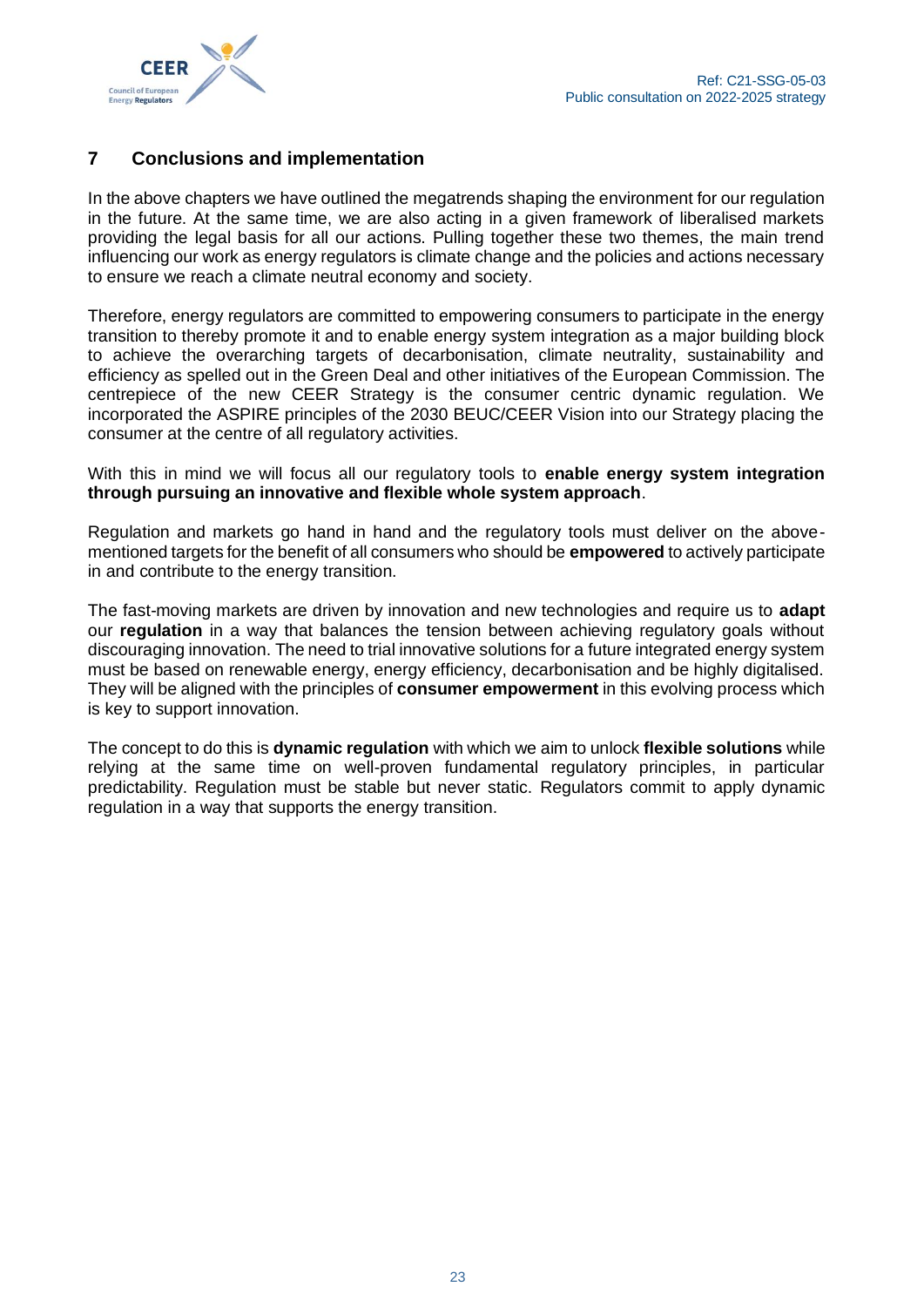

## <span id="page-23-0"></span>**8 Questions for consultation**

The purpose of this public consultation is to provide transparency on our strategy and future work and to seek valuable feedback from stakeholders. The present document will be open for public consultation **through 30 April 2021.**

This public consultation is carried out through a dedicated [online questionnaire](https://www.ceer.eu/public-consultation-on-new-strategy) on the CEER website. No login is required.

#### **Questions:**

- **1. To what extent have we captured with the three regulatory dimensions energy regulators' proper focus to empower consumers for the energy transition?**
- **2. Are the six core areas the appropriate areas of focus for CEER's work in 2022-2025?**
- **3. Please indicate if you identify any missing important topic(s) for energy regulators within the stated six core areas.**

#### <span id="page-23-1"></span>**9 Next steps**

Following a review of the comments received to this consultation and internal review, CEER aims to publish its final 2022-2025 Strategy by June 2021.